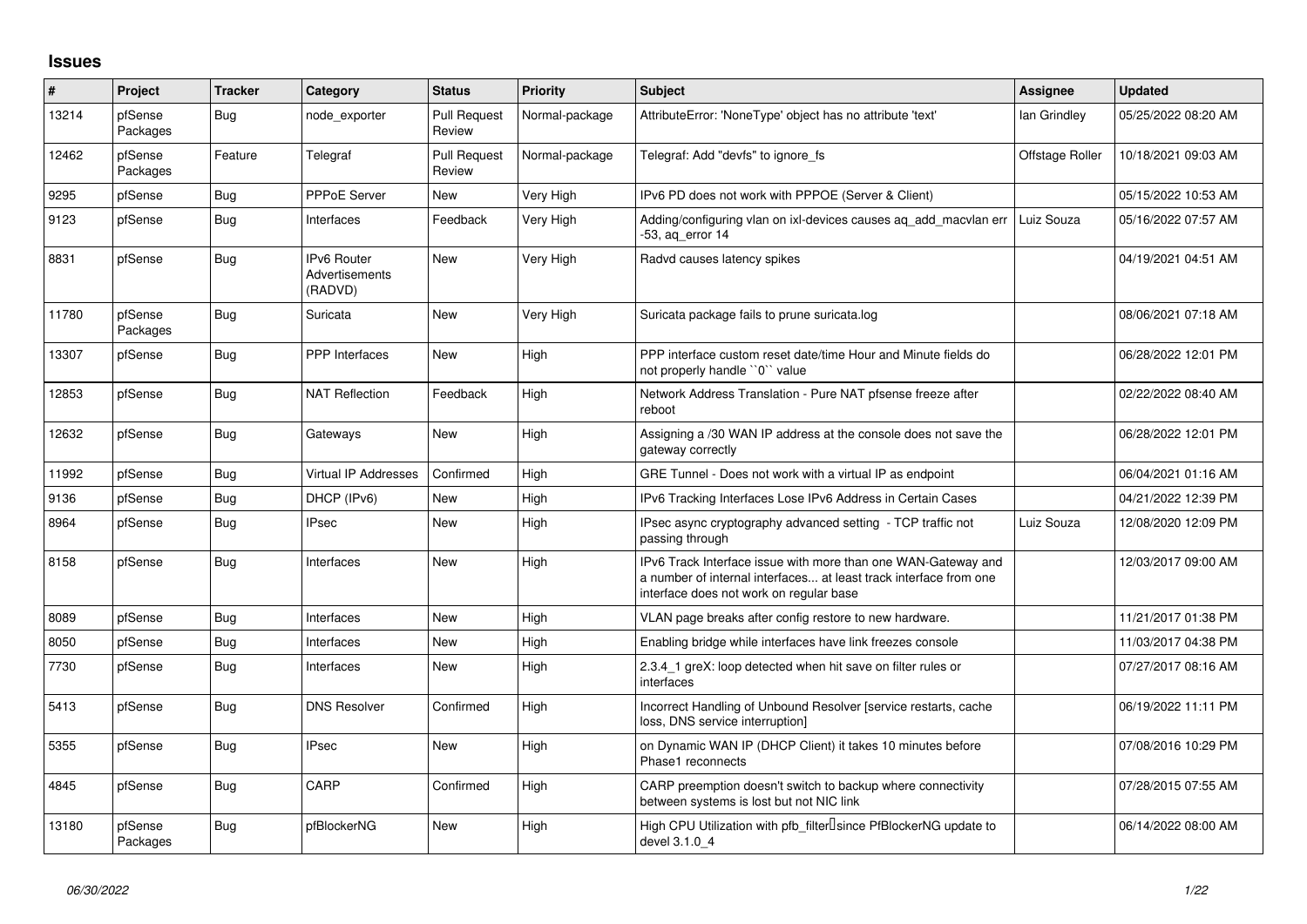| #     | Project             | <b>Tracker</b> | Category           | <b>Status</b>                 | <b>Priority</b> | Subject                                                                                                   | <b>Assignee</b>       | <b>Updated</b>      |
|-------|---------------------|----------------|--------------------|-------------------------------|-----------------|-----------------------------------------------------------------------------------------------------------|-----------------------|---------------------|
| 12979 | pfSense<br>Packages | Bug            | Snort              | <b>Pull Request</b><br>Review | High            | Snort Rules Update Process Using Deprecated FreeBSD<br><b>Subdirectory Name</b>                           | <b>Bill Meeks</b>     | 03/24/2022 09:02 AM |
| 12732 | pfSense<br>Packages | Bug            | squidguard         | New                           | High            | Squid https filtering squidguard acl target list - erratic behaviour                                      |                       | 01/26/2022 09:11 AM |
| 12608 | pfSense<br>Packages | <b>Bug</b>     | WireGuard          | <b>New</b>                    | High            | WireGuard tunnels monitored by dpinger causing system to stop<br>routing completely in certain situations | Christian<br>McDonald | 12/16/2021 03:14 PM |
| 11936 | pfSense<br>Packages | <b>Bug</b>     | <b>FRR</b>         | Incomplete                    | High            | FRR does not connect BGP when using password                                                              |                       | 05/19/2021 08:12 AM |
| 11572 | pfSense<br>Packages | Bug            | pfBlockerNG        | New                           | High            | Auto created firewall rules have IPv4 as protocol only - even for<br>IPv6 lists.                          |                       | 06/25/2022 10:59 AM |
| 11563 | pfSense<br>Packages | Bug            | <b>BIND</b>        | <b>New</b>                    | High            | BIND GUI writes TXT records > 255 characters                                                              |                       | 02/27/2021 07:11 AM |
| 11158 | pfSense<br>Packages | Bug            | <b>FRR</b>         | New                           | High            | <b>FRR Prefix Lists</b>                                                                                   |                       | 12/30/2020 04:55 PM |
| 11135 | pfSense<br>Packages | <b>Bug</b>     | haproxy            | Feedback                      | High            | HAproxy OCSP reponse crontab bug                                                                          | <b>Viktor Gurov</b>   | 09/10/2021 11:51 AM |
| 10760 | pfSense<br>Packages | Bug            | <b>BIND</b>        | New                           | High            | pfSense BIND 9.14.12 server terminates due to assertion failure                                           |                       | 07/11/2020 04:53 PM |
| 10252 | pfSense<br>Packages | Bug            | pfBlockerNG        | <b>New</b>                    | High            | pfblockerng-devel                                                                                         |                       | 02/11/2020 05:18 PM |
| 9724  | pfSense<br>Packages | Bug            | pfBlockerNG        | New                           | High            | pfblockerng-firewall-filter-service-will-not-start                                                        |                       | 09/05/2019 06:32 AM |
| 8513  | pfSense<br>Packages | Bug            | FreeRADIUS         | <b>New</b>                    | High            | Freeradius 3.x Idap problem                                                                               |                       | 02/18/2019 05:22 PM |
| 8438  | pfSense<br>Packages | Bug            | haproxy            | New                           | High            | haproxy: can't use ACL for cert with http-response actions                                                |                       | 05/24/2018 01:12 PM |
| 7388  | pfSense<br>Packages | Bug            | Suricata           | New                           | High            | Suricata does not property recognize MTU for PPPOE interfaces                                             |                       | 03/15/2017 05:17 AM |
| 6988  | pfSense<br>Packages | <b>Bug</b>     | Snort              | New                           | High            | SNORT Package PHP memory error                                                                            |                       | 06/28/2018 10:00 PM |
| 12607 | pfSense Plus        | Bug            | Hardware / Drivers | <b>New</b>                    | High            | Instability with Snort Inline with AWS Instances                                                          |                       | 01/10/2022 09:03 PM |
| 12160 | pfSense<br>Packages | Regression     | syslog-ng          | Feedback                      | High            | An invalid configuration is generated when choosing TLS as the<br>default protocol                        | Jim Pingle            | 07/23/2021 03:27 PM |
| 11534 | pfSense<br>Packages | Regression     | FreeRADIUS         | New                           | High            | FreeRADIUS EAP anonymous connection forbidden out-of-tunnel                                               |                       | 07/14/2021 02:32 AM |
| 13227 | pfSense             | Feature        | <b>IPsec</b>       | New                           | High            | Enable IPSec Virtual IP Pool assignment by Radius for Mobile<br>Users - SIMPLE FIX                        |                       | 05/27/2022 10:15 AM |
| 12746 | pfSense             | Feature        | Interfaces         | New                           | High            | <b>IPoE</b> feature for WAN interface                                                                     |                       | 02/01/2022 01:42 AM |
| 7521  | pfSense             | Feature        | Package System     | New                           | High            | Package Updates via Mirror                                                                                |                       | 05/04/2017 08:21 PM |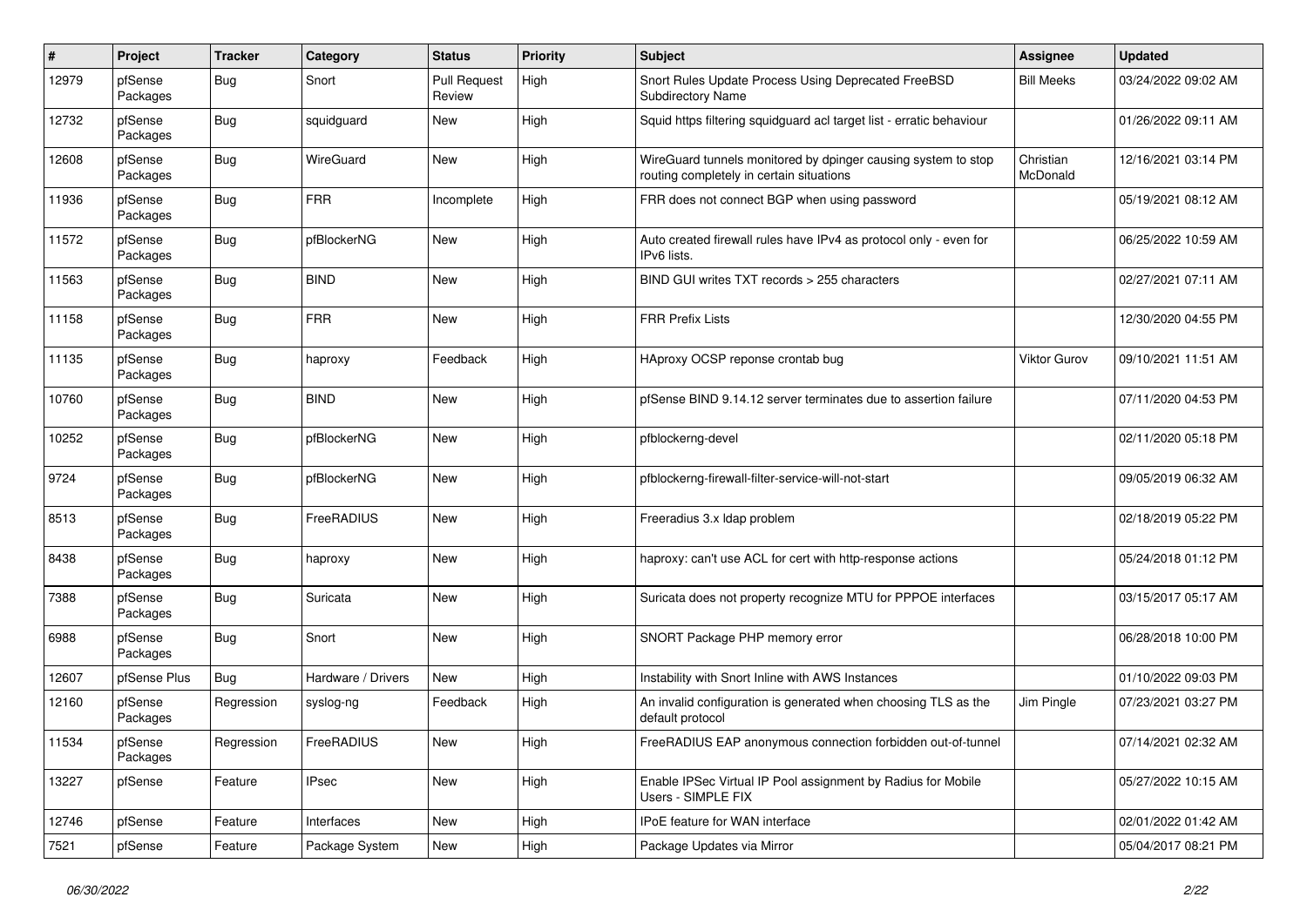| $\vert$ # | Project             | Tracker            | Category                 | <b>Status</b>                 | <b>Priority</b> | <b>Subject</b>                                                                                                                        | Assignee                       | <b>Updated</b>      |
|-----------|---------------------|--------------------|--------------------------|-------------------------------|-----------------|---------------------------------------------------------------------------------------------------------------------------------------|--------------------------------|---------------------|
| 13179     | pfSense<br>Packages | Feature            | pfBlockerNG              | New                           | High            | Search based on CIDR                                                                                                                  |                                | 05/17/2022 09:45 AM |
| 12932     | pfSense<br>Packages | Feature            | pfBlockerNG              | New                           | High            | pfblockerng per user whitelist                                                                                                        |                                | 03/11/2022 11:08 AM |
| 12520     | pfSense<br>Packages | Feature            | Squid                    | <b>New</b>                    | High            | [Squid] - Allow or Deny Mappings from IP/Host/GeoIP sources                                                                           |                                | 11/12/2021 02:13 PM |
| 9046      | pfSense<br>Packages | Feature            | Telegraf                 | New                           | High            | telegraf feature request                                                                                                              |                                | 02/18/2019 03:38 PM |
| 12354     | pfSense<br>Packages | Todo               | haproxy                  | Feedback                      | High            | Update haproxy-devel to mitigate CVE-2021-40346                                                                                       | Viktor Gurov                   | 05/12/2022 08:50 AM |
| 13311     | pfSense Docs        | <b>New Content</b> | Troubleshooting          | New                           | High            | Add troubleshooting tips for ZFS boot issues                                                                                          |                                | 06/28/2022 11:04 AM |
| 13323     | pfSense             | <b>Bug</b>         | Captive Portal           | New                           | Normal          | Captive Portal breaks policy based routing for mac address<br>bypassed clients after upgrade to 22.05                                 | <b>Kristof Provost</b>         | 06/30/2022 09:46 AM |
| 13321     | pfSense             | Bug                | DHCP (IPv4)              | <b>Pull Request</b><br>Review | Normal          | dhcpleases handles duplicate hostnames incorrectly                                                                                    |                                | 06/30/2022 07:06 AM |
| 13317     | pfSense             | Bug                | PHP Interpreter          | Feedback                      | Normal          | `array filter`` PHP Errors in ``interfaces.inc``                                                                                      | Reid Linnemann                 | 06/30/2022 11:46 AM |
| 13310     | pfSense             | <b>Bug</b>         | Rules / NAT              | Feedback                      | Normal          | Each line in the NPt destination IPv6 prefix list also contains the<br>network of the previous line when multiple choices are present | Jim Pingle                     | 06/28/2022 12:01 PM |
| 13303     | pfSense             | Bug                | <b>Dynamic DNS</b>       | <b>Pull Request</b><br>Review | Normal          | DynDNS - DNSExit no longer working                                                                                                    | Koen Zomers                    | 06/28/2022 12:01 PM |
| 13298     | pfSense             | <b>Bug</b>         | <b>Dynamic DNS</b>       | <b>Pull Request</b><br>Review | Normal          | Dynv6 does not check response code when updating                                                                                      | <b>Tiago Beling</b><br>d'Avila | 06/28/2022 12:01 PM |
| 13295     | pfSense             | Bug                | Gateway Monitoring       | <b>Pull Request</b><br>Review | Normal          | Incorrect function parameters for "get dpinger status()" call in<br>`awlb.inc``                                                       |                                | 06/28/2022 12:01 PM |
| 13288     | pfSense             | Bug                | Configuration<br>Backend | <b>New</b>                    | Normal          | Encode FreeRADIUS Custom Options                                                                                                      |                                | 06/20/2022 10:36 AM |
| 13280     | pfSense             | <b>Bug</b>         | <b>Unknown</b>           | <b>New</b>                    | Normal          | Entries duplicated in /boot/loader.conf                                                                                               |                                | 06/19/2022 11:11 AM |
| 13279     | pfSense             | <b>Bug</b>         | <b>Interfaces</b>        | <b>New</b>                    | Normal          | DHCP config override affects Gateway installation.                                                                                    |                                | 06/17/2022 07:25 AM |
| 13277     | pfSense             | <b>Bug</b>         | <b>IGMP Proxy</b>        | <b>New</b>                    | Normal          | IGMP Proxy webConfigurator Page Always Produces Error                                                                                 |                                | 06/16/2022 07:50 PM |
| 13276     | pfSense             | <b>Bug</b>         | <b>IGMP Proxy</b>        | New                           | Normal          | IGMP Proxy Error Message for Logging Links to System Log<br>Instead of Routing Log                                                    |                                | 06/16/2022 07:48 PM |
| 13273     | pfSense             | Bug                | DHCP (IPv4)              | New                           | Normal          | dhclient can use conflicting recorded leases                                                                                          |                                | 06/14/2022 11:07 AM |
| 13267     | pfSense             | <b>Bug</b>         | OpenVPN                  | New                           | Normal          | dpinger continues to run on OpenVPN gateway after OpenVPN<br>service is stopped.                                                      |                                | 06/12/2022 02:49 PM |
| 13254     | pfSense             | Bug                | <b>DNS Resolver</b>      | New                           | Normal          | DNS resolver does not update "unbound.conf" file during link<br>down events                                                           |                                | 06/28/2022 12:01 PM |
| 13253     | pfSense             | <b>Bug</b>         | DHCP (IPv6)              | New                           | Normal          | dhcp6c" is not restarted when applying settings when multiple<br>WANs are configured for DHCP6                                        |                                | 06/28/2022 12:01 PM |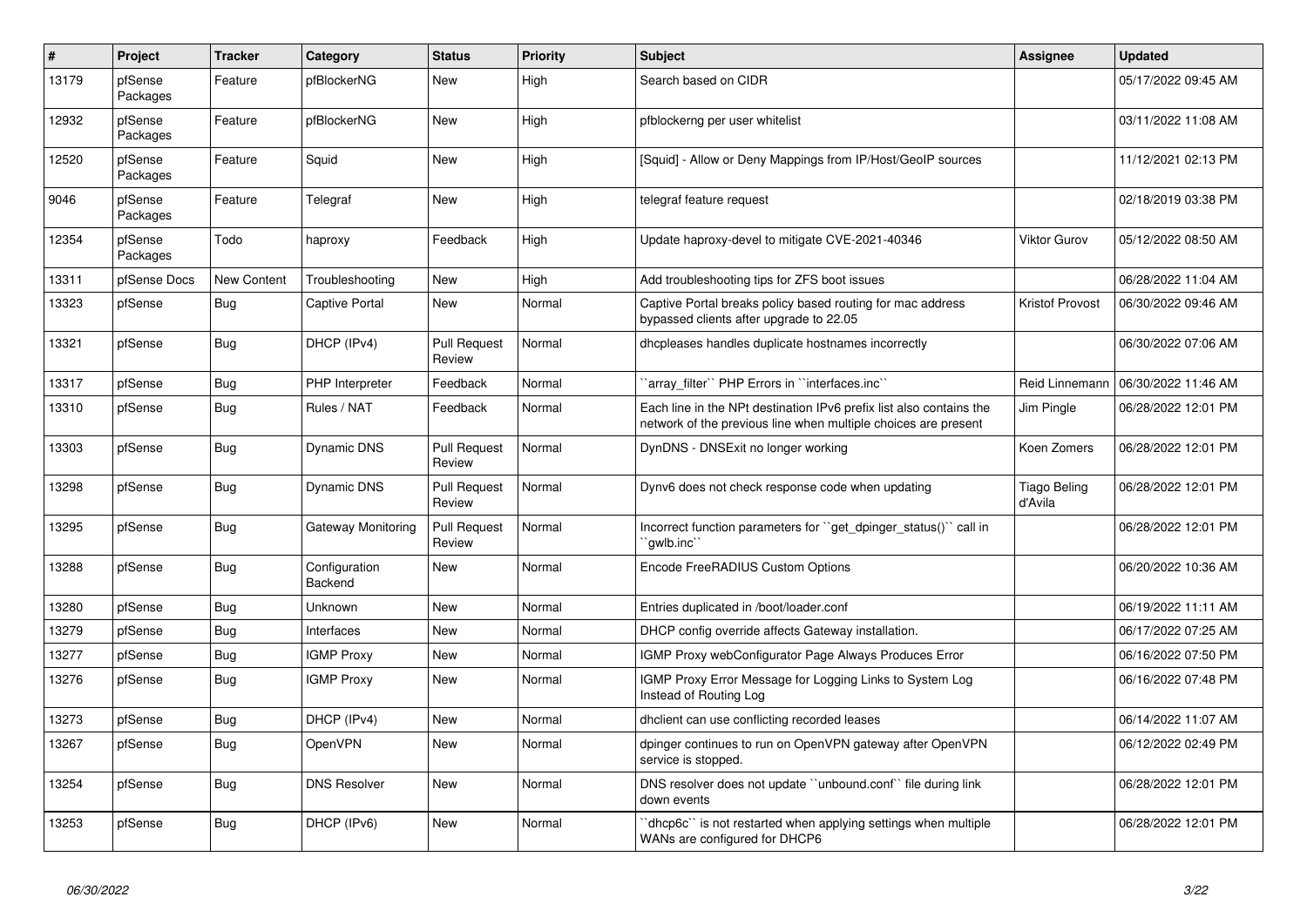| #     | Project | <b>Tracker</b> | Category              | <b>Status</b>                 | <b>Priority</b> | <b>Subject</b>                                                                                                                                 | <b>Assignee</b>     | <b>Updated</b>      |
|-------|---------|----------------|-----------------------|-------------------------------|-----------------|------------------------------------------------------------------------------------------------------------------------------------------------|---------------------|---------------------|
| 13252 | pfSense | <b>Bug</b>     | Upgrade               | New                           | Normal          | reduce frequency of php-fpm socket connection attempts from<br>check_reload_status                                                             |                     | 06/12/2022 11:11 AM |
| 13249 | pfSense | Bug            | Console Menu          | <b>New</b>                    | Normal          | Running playback comands multiple times results in PHP error                                                                                   |                     | 06/06/2022 07:02 AM |
| 13243 | pfSense | <b>Bug</b>     | OpenVPN               | <b>Pull Request</b><br>Review | Normal          | OpenVPN status for multi-user VPN shows info icon to display<br>RADIUS rules when there are none to display                                    | Marcos<br>Mendoza   | 06/28/2022 12:01 PM |
| 13240 | pfSense | Bug            | Rules / NAT           | New                           | Normal          | User is forced to pick an NPt destination IPv6 prefix length even<br>when choosing a drop-down entry which contains a defined prefix<br>length | Jim Pingle          | 06/28/2022 12:01 PM |
| 13237 | pfSense | <b>Bug</b>     | DHCP (IPv6)           | New                           | Normal          | dhcp6c script cannot be executed safely                                                                                                        |                     | 06/01/2022 11:20 AM |
| 13228 | pfSense | Bug            | <b>Interfaces</b>     | New                           | Normal          | Recovering interface gateway may not be added back into gateway<br>groups and rules when expected                                              | Jim Pingle          | 06/29/2022 04:31 PM |
| 13226 | pfSense | Bug            | <b>Captive Portal</b> | Confirmed                     | Normal          | Captive Portal doesn't disconnect established OpenVPN link                                                                                     | Reid Linnemann      | 05/30/2022 10:38 AM |
| 13225 | pfSense | <b>Bug</b>     | Interfaces            | <b>New</b>                    | Normal          | Bridges with QinQ interfaces not properly set up at boot                                                                                       | <b>Viktor Gurov</b> | 06/28/2022 12:01 PM |
| 13224 | pfSense | <b>Bug</b>     | <b>Notifications</b>  | New                           | Normal          | Email notification flood when UPS (NUT) and WAN send<br>notifications                                                                          |                     | 05/27/2022 01:58 AM |
| 13222 | pfSense | Bug            | UPnP/NAT-PMP          | New                           | Normal          | CARP IP does not listen for NAT-PMP packets                                                                                                    |                     | 05/26/2022 02:28 PM |
| 13218 | pfSense | <b>Bug</b>     | Interfaces            | <b>Pull Request</b><br>Review | Normal          | GIF-based interface MTU is assigned to parent interface on boot<br>when parent interface is a LAGG                                             | Viktor Gurov        | 06/28/2022 12:01 PM |
| 13217 | pfSense | Bug            | DHCP (IPv4)           | <b>New</b>                    | Normal          | dhclient using default pid file location which does not exist                                                                                  | Viktor Gurov        | 05/26/2022 08:09 AM |
| 13215 | pfSense | <b>Bug</b>     | <b>Captive Portal</b> | Assigned                      | Normal          | Allowed MAC/IP/Hostname traffic counts for authorized users                                                                                    | Reid Linnemann      | 05/31/2022 05:31 PM |
| 13167 | pfSense | <b>Bug</b>     | Dynamic DNS           | New                           | Normal          | phpDynDNS: DigitalOcean ddns update fails (bad request, invalid<br>character '-' in request_id)                                                |                     | 06/16/2022 09:30 PM |
| 13158 | pfSense | Bug            | Web Interface         | <b>New</b>                    | Normal          | Input validation error when applying limiter changes                                                                                           |                     | 05/14/2022 05:32 PM |
| 13132 | pfSense | Bug            | Backup / Restore      | New                           | Normal          | Two SSHDATA Sections in Restored Config Breaks Unit                                                                                            | Jim Pingle          | 06/29/2022 07:53 AM |
| 13102 | pfSense | Bug            | <b>IPsec</b>          | New                           | Normal          | Deleting an IPSec tunnel doesn't destroy the SA (SADs/SPDs),<br>causes crash in status_ipsec.php                                               | <b>Viktor Gurov</b> | 06/28/2022 12:01 PM |
| 13093 | pfSense | Bug            | Authentication        | In Progress                   | Normal          | LDAP authentication fails with extended query and RFC2307 group<br>lookups enabled                                                             | Chris Linstruth     | 06/28/2022 06:09 PM |
| 13090 | pfSense | Bug            | OpenVPN               | New                           | Normal          | OpenVPN: do not use legacy deprecated netbios settings                                                                                         | Jim Pingle          | 04/22/2022 11:19 AM |
| 13089 | pfSense | Bug            | <b>OpenVPN</b>        | New                           | Normal          | OpenVPN: fix some netbios options were preserved even if teh<br>Netbios option was unchecked                                                   | Jim Pingle          | 04/22/2022 11:06 AM |
| 13088 | pfSense | <b>Bug</b>     | OpenVPN               | New                           | Normal          | OpenVPN Client Overrides: properly hide/show form fields                                                                                       | Jim Pingle          | 06/08/2022 09:15 AM |
| 13087 | pfSense | <b>Bug</b>     | OpenVPN               | New                           | Normal          | OpenVPN Server: hide WINS servers list when netbios option is<br>unchecked while WINS servers is checked                                       |                     | 04/22/2022 10:29 AM |
| 13076 | pfSense | Bug            | Gateway Monitoring    | New                           | Normal          | Marking a gateway as down does not affect IPsec entries using<br>gateway groups                                                                |                     | 06/28/2022 12:01 PM |
| 13068 | pfSense | <b>Bug</b>     | Aliases / Tables      | New                           | Normal          | Error loading rules when URL Table IPs content is empty                                                                                        |                     | 04/17/2022 09:07 PM |
| 13067 | pfSense | <b>Bug</b>     | <b>FilterDNS</b>      | New                           | Normal          | filterdns resolve interval is twice the intended value                                                                                         |                     | 04/17/2022 07:45 PM |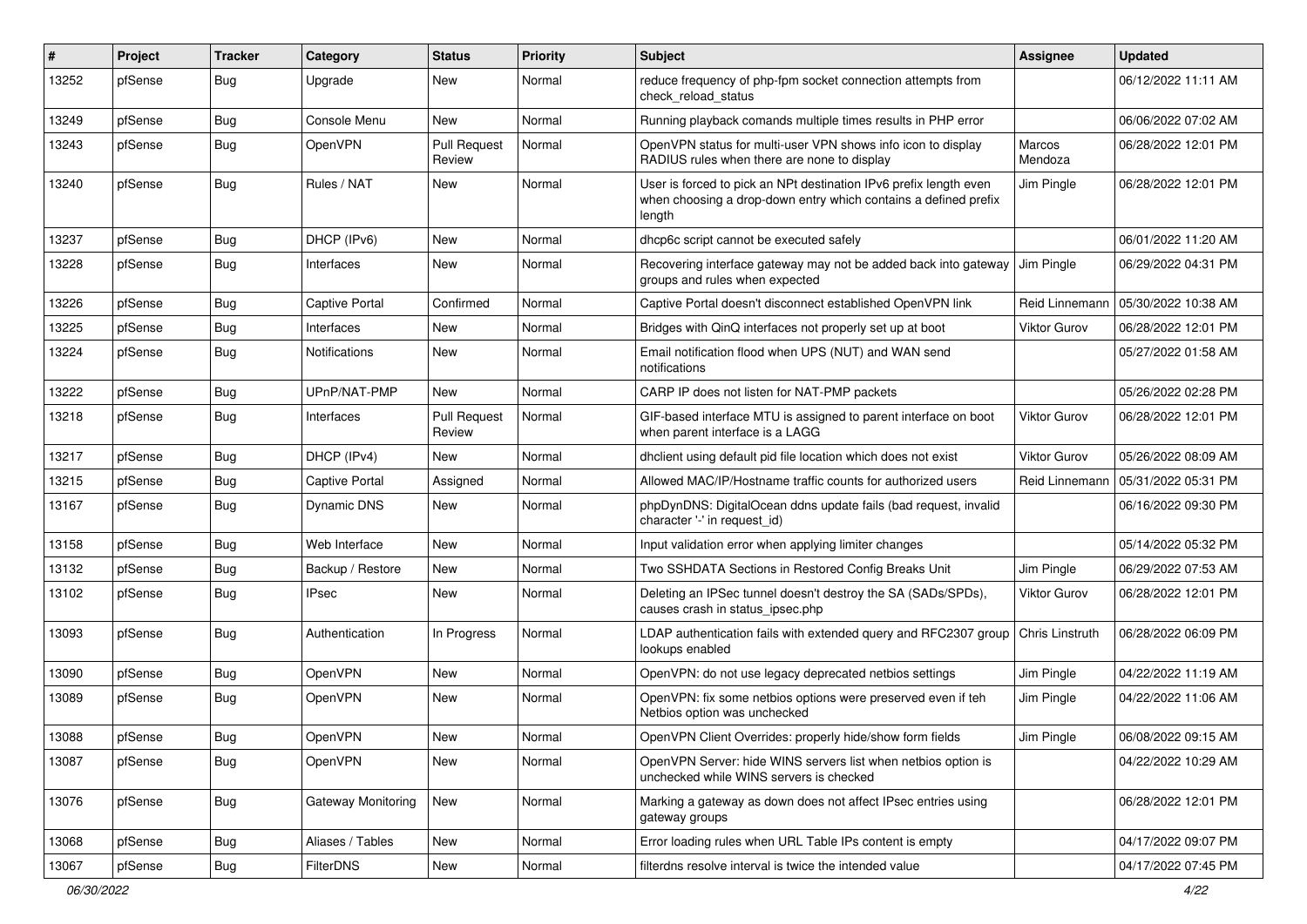| $\#$  | Project | <b>Tracker</b> | Category                                        | <b>Status</b>                 | <b>Priority</b> | <b>Subject</b>                                                                                | <b>Assignee</b>     | <b>Updated</b>      |
|-------|---------|----------------|-------------------------------------------------|-------------------------------|-----------------|-----------------------------------------------------------------------------------------------|---------------------|---------------------|
| 13051 | pfSense | Bug            | <b>Traffic Shaper</b><br>(ALTQ)                 | New                           | Normal          | Firewall traffic shaper by interface selection unknow                                         |                     | 04/12/2022 07:03 AM |
| 13046 | pfSense | Bug            | Rules / NAT                                     | <b>New</b>                    | Normal          | Floating rule applied to IPv6 interface with a SLAAC DHCPv6<br>gateway reports error on boot  |                     | 04/11/2022 09:50 AM |
| 13014 | pfSense | Bug            | <b>IPsec</b>                                    | <b>New</b>                    | Normal          | Charon.vici can get in a bad state                                                            | Mateusz Guzik       | 06/28/2022 12:01 PM |
| 13003 | pfSense | <b>Bug</b>     | Hardware / Drivers                              | New                           | Normal          | Malicious Driver Detection event on ixl driver                                                |                     | 06/25/2022 05:00 PM |
| 12960 | pfSense | Bug            | Installer                                       | New                           | Normal          | VGA installer image defaults to serial console, serial console is<br>default in GUI settings  |                     | 06/28/2022 12:01 PM |
| 12959 | pfSense | Bug            | DHCP (IPv4)                                     | Feedback                      | Normal          | dhcplease process wrongly update host file if client-hostname is<br>empty                     |                     | 03/28/2022 10:26 AM |
| 12950 | pfSense | Bug            | Routing                                         | <b>New</b>                    | Normal          | OpenVPN as default gateway does not get set at boot time                                      |                     | 04/09/2022 05:46 PM |
| 12947 | pfSense | <b>Bug</b>     | DHCP (IPv6)                                     | <b>Pull Request</b><br>Review | Normal          | DHCP6 client does not take any action if the interface IPv6 address<br>changes during renewal |                     | 06/28/2022 12:01 PM |
| 12942 | pfSense | <b>Bug</b>     | Gateways                                        | New                           | Normal          | Code to kill states for old gateway when reconnecting an interface<br>is incorrect            | Jim Pingle          | 06/28/2022 12:01 PM |
| 12938 | pfSense | Bug            | <b>IPv6 Router</b><br>Advertisements<br>(RADVD) | <b>New</b>                    | Normal          | MaxRtrAdvInterval would allow stale DNS servers to be deleted<br>faster                       |                     | 03/12/2022 09:37 AM |
| 12927 | pfSense | <b>Bug</b>     | OpenVPN                                         | <b>New</b>                    | Normal          | OpenVPN with OCSP enabled allows connections with revoked<br>certificates                     |                     | 03/24/2022 08:22 AM |
| 12926 | pfSense | Bug            | Interfaces                                      | Feedback                      | Normal          | Changing LAGG type on CARP interfaces makes VIPs go to an<br>"init" State                     |                     | 03/10/2022 10:52 AM |
| 12922 | pfSense | Bug            | DHCP (IPv4)                                     | <b>New</b>                    | Normal          | Classless static routes received on DHCP WAN can override<br>chosen default gateway           |                     | 03/28/2022 10:08 AM |
| 12920 | pfSense | Bug            | Gateway Monitoring                              | <b>Pull Request</b><br>Review | Normal          | Gateway behavior differs when the gateway does not exist in<br>config.xml                     | <b>Viktor Gurov</b> | 06/28/2022 12:01 PM |
| 12905 | pfSense | <b>Bug</b>     | Web Interface                                   | <b>New</b>                    | Normal          | Add VLAN Re-assignment to Import Interface Mismatch Wizard                                    |                     | 03/07/2022 08:05 AM |
| 12888 | pfSense | <b>Bug</b>     | Rules / NAT                                     | New                           | Normal          | pfSense sends un-NATed packets during OpenVPN startup                                         |                     | 03/01/2022 03:13 PM |
| 12878 | pfSense | Bug            | <b>Traffic Shaper</b><br>(ALTQ)                 | Incomplete                    | Normal          | Traffic shaping by interface, route queue bandwidth inbound, out<br>by a large factor.        |                     | 06/06/2022 07:03 AM |
| 12877 | pfSense | Bug            | Dynamic DNS                                     | Feedback                      | Normal          | Cloudflare DynDNS fails to update more than two addresses                                     |                     | 05/29/2022 06:56 PM |
| 12875 | pfSense | <b>Bug</b>     | Package System                                  | New                           | Normal          | Import zabbix-agent6 and zabbix-proxy6 from FreeBSD Ports                                     |                     | 05/28/2022 06:50 PM |
| 12857 | pfSense | <b>Bug</b>     | Gateways                                        | New                           | Normal          | Firewall gateway goes away when making changes to Bridge0<br>device                           |                     | 02/27/2022 11:20 AM |
| 12849 | pfSense | <b>Bug</b>     | <b>Operating System</b>                         | New                           | Normal          | pfsync kernel crash on reboot                                                                 | Mateusz Guzik       | 02/22/2022 02:02 PM |
| 12829 | pfSense | <b>Bug</b>     | <b>Traffic Shaper</b><br>(Limiters)             | Feedback                      | Normal          | Dummynet kernel module fails to load after upgrade.                                           |                     | 03/17/2022 09:26 AM |
| 12828 | pfSense | Bug            | Wireless                                        | New                           | Normal          | pfSense keeps crashing (Fatal trap 12: page fault while in kernel<br>mode)                    |                     | 02/21/2022 07:55 AM |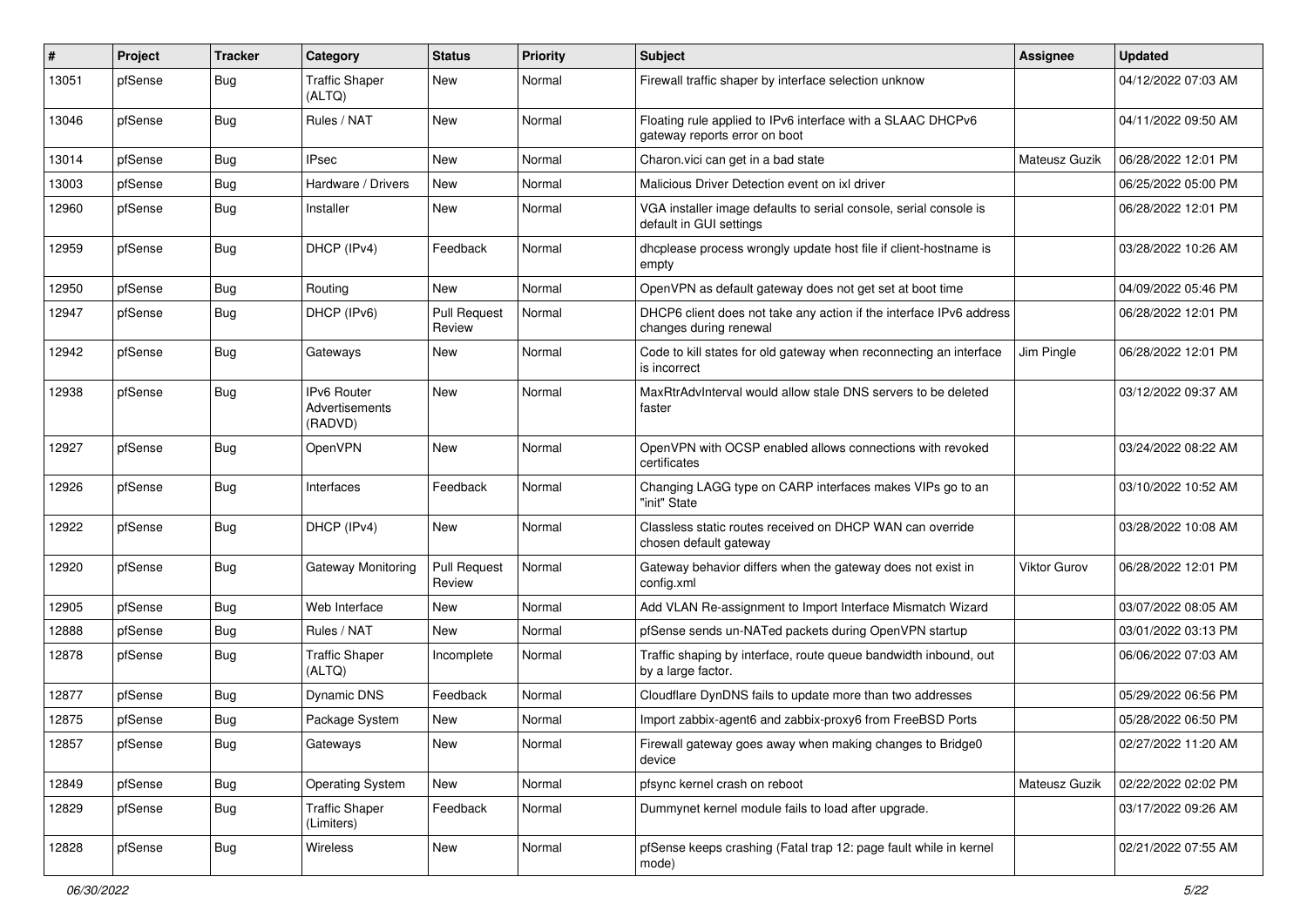| #     | Project | <b>Tracker</b> | Category              | <b>Status</b>                 | Priority | <b>Subject</b>                                                                                                         | Assignee              | <b>Updated</b>      |
|-------|---------|----------------|-----------------------|-------------------------------|----------|------------------------------------------------------------------------------------------------------------------------|-----------------------|---------------------|
| 12823 | pfSense | Bug            | DHCP (IPv6)           | New                           | Normal   | Multiple DHCP6 WAN connections PPPoE interface 'defached'<br>status                                                    |                       | 02/18/2022 05:39 AM |
| 12811 | pfSense | Bug            | Gateway Monitoring    | New                           | Normal   | Services are not restarted when PPP interfaces connect                                                                 | Jim Pingle            | 06/30/2022 03:18 AM |
| 12797 | pfSense | Bug            | UPnP/NAT-PMP          | New                           | Normal   | UPnP+STUN forms invalid outbound NAT rules using the external<br>address discovered from STUN                          |                       | 02/15/2022 01:01 PM |
| 12796 | pfSense | Bug            | Upgrade               | Confirmed                     | Normal   | 2.5.2 -> 2.6.0 upgrade segfaults if certain packages are installed.                                                    |                       | 05/24/2022 07:43 AM |
| 12774 | pfSense | <b>Bug</b>     | Backup / Restore      | New                           | Normal   | Picture widget image is not saved in backup                                                                            |                       | 04/04/2022 04:48 AM |
| 12764 | pfSense | <b>Bug</b>     | Gateways              | <b>New</b>                    | Normal   | VTI gateway status is pending after assigning the VTI interface                                                        |                       | 02/07/2022 05:41 AM |
| 12762 | pfSense | <b>Bug</b>     | <b>IPsec</b>          | New                           | Normal   | IPsec keep alive check ignores Child SA Start Action                                                                   | Viktor Gurov          | 02/07/2022 11:21 AM |
| 12747 | pfSense | <b>Bug</b>     | Logging               | New                           | Normal   | System log is filled by sshguard                                                                                       |                       | 06/30/2022 05:21 AM |
| 12740 | pfSense | <b>Bug</b>     | FreeBSD               | Incomplete                    | Normal   | panic: esp input cb: Unexpected address family                                                                         |                       | 01/27/2022 01:19 PM |
| 12737 | pfSense | <b>Bug</b>     | Certificates          | New                           | Normal   | CApath is not defined by default in curl                                                                               |                       | 06/28/2022 12:01 PM |
| 12730 | pfSense | Bug            | <b>Captive Portal</b> | New                           | Normal   | RADIUS accounting does not work if WAN is down                                                                         |                       | 01/26/2022 05:13 AM |
| 12726 | pfSense | <b>Bug</b>     | Authentication        | New                           | Normal   | LDAP select container button auto populate                                                                             |                       | 01/25/2022 01:48 PM |
| 12720 | pfSense | <b>Bug</b>     | Rules / NAT           | <b>Pull Request</b><br>Review | Normal   | Hide the "tag" field on non-floating tabs                                                                              | <b>Viktor Gurov</b>   | 01/24/2022 03:11 PM |
| 12715 | pfSense | Bug            | Authentication        | New                           | Normal   | Long system startup time when LDAP is configured and<br>unavailable during startup.                                    | Christian<br>McDonald | 01/24/2022 05:50 AM |
| 12708 | pfSense | <b>Bug</b>     | Aliases / Tables      | New                           | Normal   | alias with non resolving DNS entry breaks underlying pf table                                                          |                       | 02/20/2022 06:13 PM |
| 12705 | pfSense | <b>Bug</b>     | IPsec                 | Incomplete                    | Normal   | ECDSA certificate does not work for IPSec VPN phase 1                                                                  |                       | 01/24/2022 03:22 PM |
| 12673 | pfSense | Bug            | Dashboard             | <b>Pull Request</b><br>Review | Normal   | Firewall Logs Widget fails to update at intervals below 5 seconds.                                                     | Viktor Gurov          | 06/28/2022 12:01 PM |
| 12648 | pfSense | Bug            | <b>Captive Portal</b> | New                           | Normal   | Undocumented variables 'listenporthttp' and 'listenporthttps'                                                          |                       | 12/28/2021 10:44 AM |
| 12645 | pfSense | Bug            | <b>IPsec</b>          | New                           | Normal   | 'filterdns'' does not monitor remote IPsec gateways for IPv6<br>address changes                                        | <b>Viktor Gurov</b>   | 06/28/2022 12:01 PM |
| 12612 | pfSense | <b>Bug</b>     | <b>DNS Resolver</b>   | New                           | Normal   | DNS Resolver is restarted during every "rc.newwanip" event                                                             |                       | 06/28/2022 12:01 PM |
| 12563 | pfSense | <b>Bug</b>     | OpenVPN               | New                           | Normal   | OpenVPN server doesn't support Framed-IPv6-Address RADIUS<br>attribute                                                 |                       | 12/03/2021 11:19 AM |
| 12552 | pfSense | <b>Bug</b>     | OpenVPN               | <b>New</b>                    | Normal   | "Pull DNS" option within OpenVPN client does not cause pfSense<br>to use DNS servers assigned by remote OpenVPN server |                       | 12/08/2021 08:45 AM |
| 12547 | pfSense | <b>Bug</b>     | Operating System      | Feedback                      | Normal   | unsheduled system reboot/crash                                                                                         | Mateusz Guzik         | 12/01/2021 01:20 PM |
| 12543 | pfSense | Bug            | Web Interface         | Feedback                      | Normal   | Deleteing a Outbound NAT rule gave me an empty rule and<br>displayed php error in UI.                                  |                       | 02/14/2022 04:36 AM |
| 12542 | pfSense | Bug            | Virtual IP Addresses  | New                           | Normal   | Cannot assign a same IPv6 Link-Local address to different<br>interfaces                                                |                       | 11/25/2021 01:41 AM |
| 12519 | pfSense | <b>Bug</b>     | Authentication        | New                           | Normal   | Fail authentication using special character in password via the<br>LDAP connector                                      |                       | 11/12/2021 07:39 AM |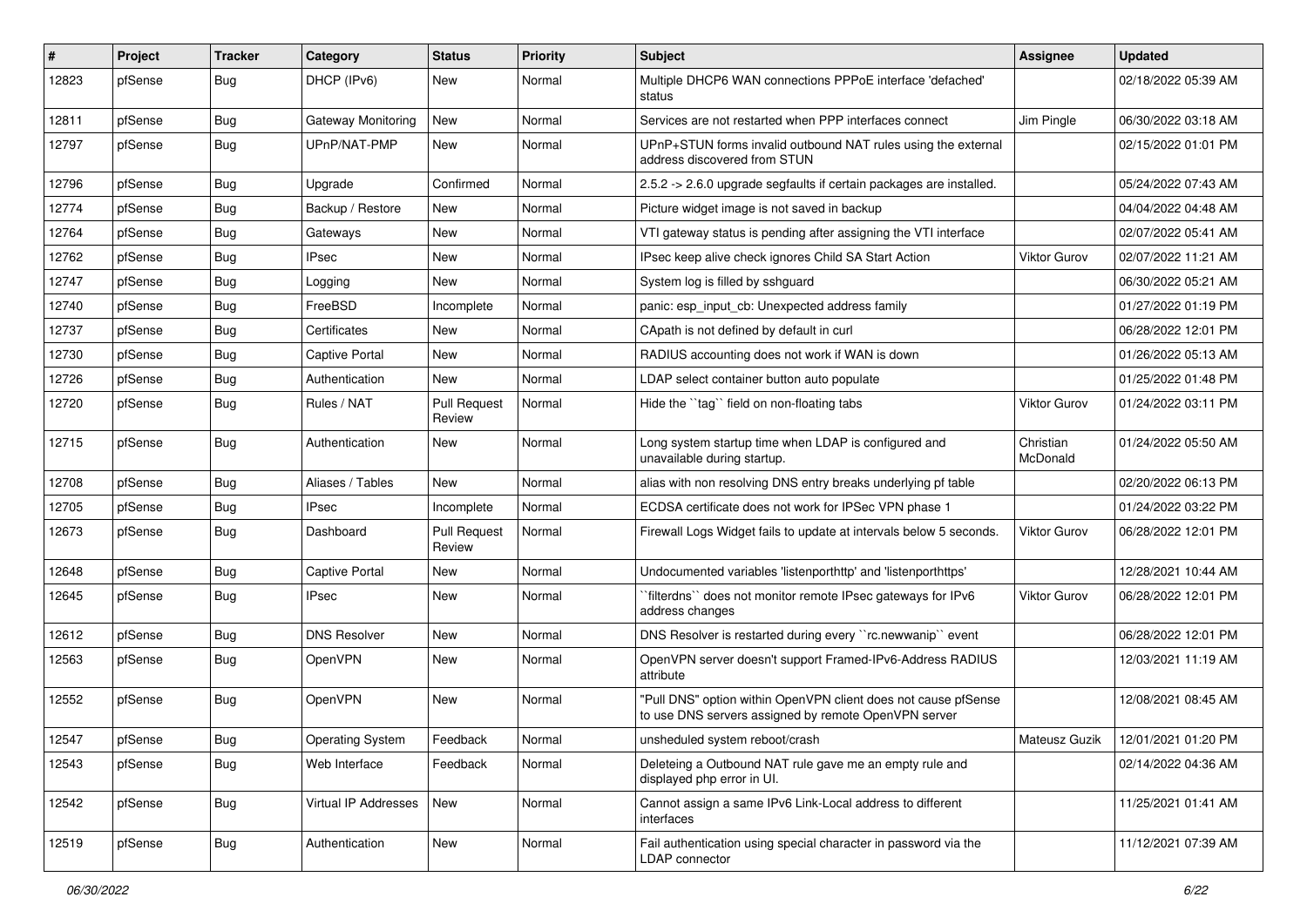| #     | Project | Tracker    | Category                 | <b>Status</b>                 | Priority | Subject                                                                                                                                    | Assignee      | <b>Updated</b>      |
|-------|---------|------------|--------------------------|-------------------------------|----------|--------------------------------------------------------------------------------------------------------------------------------------------|---------------|---------------------|
| 12509 | pfSense | Bug        | OpenVPN                  | New                           | Normal   | Deffered authentication does not work with auth-gen-token<br>external-auth or pusk "auth-token"                                            |               | 11/08/2021 04:01 AM |
| 12508 | pfSense | Bug        | <b>DHCP Relay</b>        | New                           | Normal   | DHCP Relay over VPN                                                                                                                        |               | 11/06/2021 11:25 AM |
| 12504 | pfSense | Bug        | Interfaces               | New                           | Normal   | BCM57412 NetXtreme-E 10Gb RDMA Ethernet controller issue                                                                                   |               | 11/05/2021 04:51 AM |
| 12483 | pfSense | <b>Bug</b> | Configuration<br>Backend | New                           | Normal   | GUI creates inconsistent config.xml                                                                                                        |               | 10/23/2021 06:48 AM |
| 12467 | pfSense | Bug        | <b>Captive Portal</b>    | New                           | Normal   | CP error on client disconnect after reboot                                                                                                 |               | 10/17/2021 05:35 AM |
| 12464 | pfSense | <b>Bug</b> | Logging                  | <b>Pull Request</b><br>Review | Normal   | Syslog Auth messages are sent as Emergency Level                                                                                           |               | 06/28/2022 12:01 PM |
| 12451 | pfSense | <b>Bug</b> | Virtual IP Addresses     | <b>New</b>                    | Normal   | deleteVIP() does not check RFC2136 Update Source                                                                                           |               | 10/13/2021 10:06 AM |
| 12436 | pfSense | Bug        | PPPoE Server             | New                           | Normal   | Pppoe server config gui does not allow setting of chap<br>authentication, and sets the network start address for allocation to<br>$\Omega$ |               | 10/21/2021 08:15 AM |
| 12421 | pfSense | Bug        | Rules / NAT              | New                           | Normal   | IPV6 limiter bug                                                                                                                           |               | 10/02/2021 08:44 AM |
| 12401 | pfSense | Bug        | <b>Traffic Graphs</b>    | New                           | Normal   | Traffic graphs with untagged and tagged VLAN on same interface                                                                             |               | 09/23/2021 09:18 PM |
| 12385 | pfSense | <b>Bug</b> | Virtual IP Addresses     | <b>Pull Request</b><br>Review | Normal   | deleteVIP() does not check 1:1 NAT and Outbound NAT rules                                                                                  | Viktor Gurov  | 06/28/2022 12:01 PM |
| 12357 | pfSense | Bug        | <b>Captive Portal</b>    | New                           | Normal   | Captive Portal popup Logout button loads full login page in popup<br>when clicked                                                          |               | 10/27/2021 12:10 PM |
| 12335 | pfSense | Bug        | <b>IPsec</b>             | New                           | Normal   | IPsec DNS inefficiency                                                                                                                     | Jim Pingle    | 06/28/2022 12:01 PM |
| 12283 | pfSense | <b>Bug</b> | Authentication           | New                           | Normal   | LDAP/RADIUS authentication servers configuration does not allow<br>source IP address to be specified                                       |               | 08/20/2021 01:15 AM |
| 12259 | pfSense | <b>Bug</b> | <b>Operating System</b>  | <b>New</b>                    | Normal   | Intel em NICs Suffering Performance Degradation on FreeBSD12                                                                               |               | 02/25/2022 09:28 PM |
| 12249 | pfSense | <b>Bug</b> | Backup / Restore         | New                           | Normal   | HAProxy causing failed ACB backups                                                                                                         |               | 11/15/2021 11:58 PM |
| 12225 | pfSense | <b>Bug</b> | Authentication           | <b>Pull Request</b><br>Review | Normal   | Group membership field is not needed for remote groups                                                                                     | Viktor Gurov  | 06/28/2022 12:01 PM |
| 12144 | pfSense | <b>Bug</b> | <b>Operating System</b>  | In Progress                   | Normal   | Bug in "df -t" filtering if two filesystems use the same mountpoint                                                                        | Mateusz Guzik | 09/10/2021 10:07 AM |
| 12122 | pfSense | <b>Bug</b> | Web Interface            | New                           | Normal   | Perform greedy actions asychronously                                                                                                       |               | 07/10/2021 01:10 PM |
| 12095 | pfSense | <b>Bug</b> | Authentication           | New                           | Normal   | Memory leak in pcscd                                                                                                                       |               | 06/01/2022 01:01 PM |
| 12079 | pfSense | <b>Bug</b> | <b>IGMP Proxy</b>        | New                           | Normal   | IGMPProxy: kernel panic, Sleeping thread owns a non-sleepable<br>lock                                                                      | Mateusz Guzik | 06/28/2022 12:01 PM |
| 12056 | pfSense | Bug        | Logging                  | New                           | Normal   | Filterlog says "Unknown Option %u"                                                                                                         |               | 06/18/2021 05:51 AM |
| 11960 | pfSense | <b>Bug</b> | Gateway Monitoring       | Feedback                      | Normal   | Gateway Monitoring Traffic Goes Out Default Gateway                                                                                        |               | 12/20/2021 05:43 AM |
| 11953 | pfSense | Bug        | <b>IGMP Proxy</b>        | New                           | Normal   | XG-1541 crashes when igmpproxy is enabled and network<br>interfaces status change                                                          |               | 05/24/2021 04:55 PM |
| 11925 | pfSense | Bug        | OpenVPN                  | New                           | Normal   | Calling-Station-Id always set to WAN IP                                                                                                    |               | 05/14/2021 09:27 AM |
| 11872 | pfSense | <b>Bug</b> | Interfaces               | New                           | Normal   | gif interfaces reporting incorrect traffic counters                                                                                        |               | 12/30/2021 04:00 AM |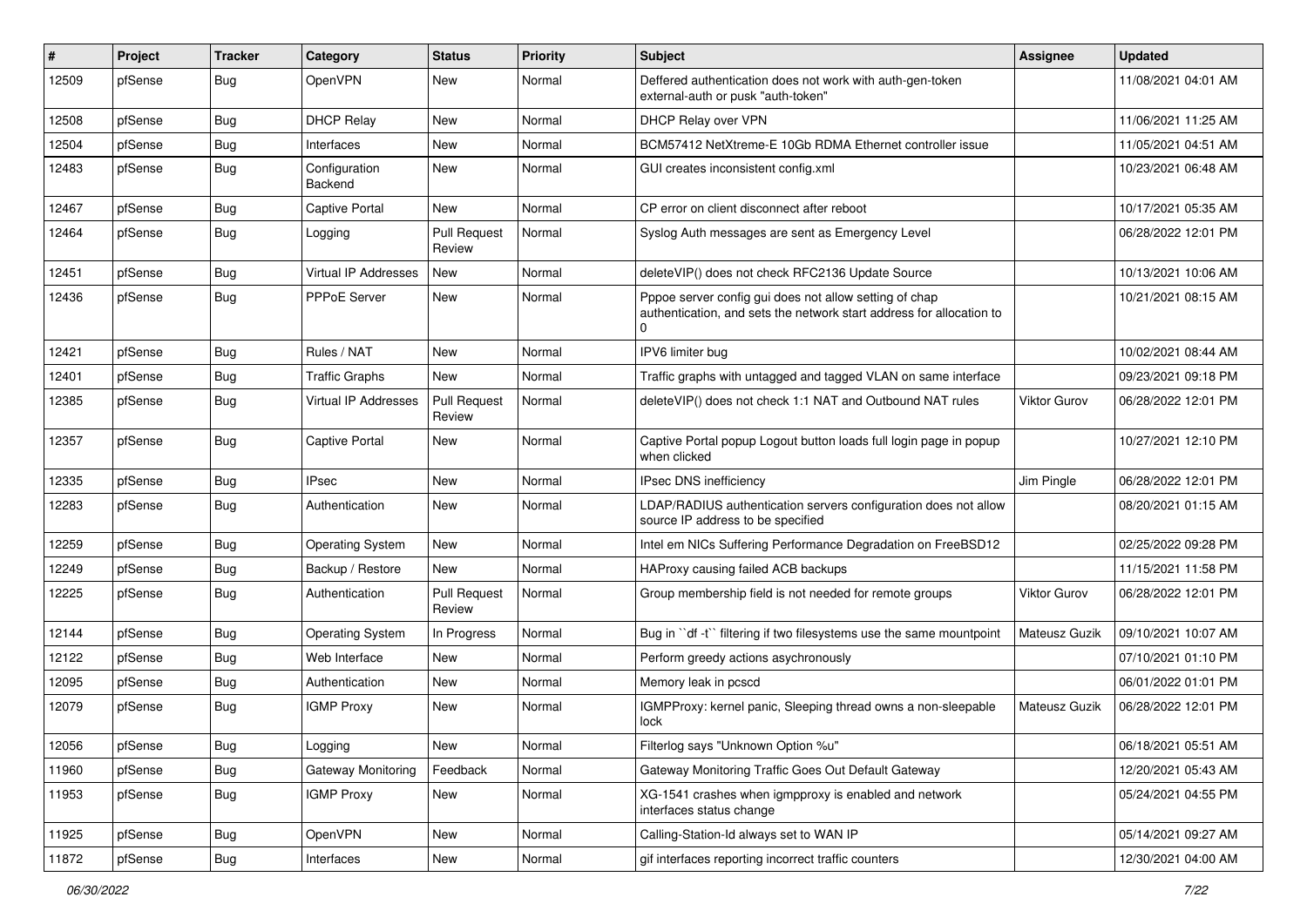| $\pmb{\sharp}$ | Project | <b>Tracker</b> | Category           | <b>Status</b> | <b>Priority</b> | <b>Subject</b>                                                                                                                                                                                  | Assignee            | <b>Updated</b>      |
|----------------|---------|----------------|--------------------|---------------|-----------------|-------------------------------------------------------------------------------------------------------------------------------------------------------------------------------------------------|---------------------|---------------------|
| 11786          | pfSense | <b>Bug</b>     | Services           | New           | Normal          | SSH incomplete setup and startup fail while recovering XML<br>backup in a fresh install of pfSense 2.5.0                                                                                        |                     | 04/17/2021 01:36 PM |
| 11778          | pfSense | Bug            | OpenVPN            | New           | Normal          | OpenVPN uses 100% CPU after experiencing packet loss                                                                                                                                            |                     | 02/28/2022 07:38 AM |
| 11761          | pfSense | <b>Bug</b>     | L <sub>2</sub> TP  | New           | Normal          | L2TP/IPsec VPN : PPP LCP negotiation occurs before user<br>authentication                                                                                                                       |                     | 03/31/2021 04:52 AM |
| 11759          | pfSense | Bug            | Dashboard          | New           | Normal          | Traffic graphs on dashboard double upload on pppoe links                                                                                                                                        |                     | 12/30/2021 04:00 AM |
| 11731          | pfSense | Bug            | Hardware / Drivers | New           | Normal          | Missing support for Realtek USB NICs                                                                                                                                                            |                     | 03/30/2021 04:32 AM |
| 11730          | pfSense | <b>Bug</b>     | Web Interface      | <b>New</b>    | Normal          | Improve visibility of option selections in dark themes                                                                                                                                          |                     | 03/25/2021 09:38 PM |
| 11724          | pfSense | <b>Bug</b>     | Package System     | New           | Normal          | Packages unexpectedly removed when changing update branches                                                                                                                                     |                     | 03/29/2021 08:09 AM |
| 11717          | pfSense | <b>Bug</b>     | Rules / NAT        | New           | Normal          | Incorrect port forwarding rules if Destination port alias is not equal<br>to Redirect target port alias                                                                                         |                     | 03/22/2021 06:06 AM |
| 11715          | pfSense | <b>Bug</b>     | OpenVPN            | New           | Normal          | OpenVPN MTU                                                                                                                                                                                     |                     | 03/22/2021 01:35 AM |
| 11666          | pfSense | <b>Bug</b>     | Logging            | New           | Normal          | GUI Firewall log search not parsing filter.log beyond hard coded<br>limit                                                                                                                       |                     | 03/12/2021 11:38 AM |
| 11657          | pfSense | <b>Bug</b>     | Interfaces         | <b>New</b>    | Normal          | netmap_ring_reinit error                                                                                                                                                                        |                     | 03/18/2021 10:32 PM |
| 11641          | pfSense | Bug            | Interfaces         | New           | Normal          | On xn based interfaces without the VLANMTU flag the first VLAN<br>tag defined does not follow the parent interface MTU settings. All<br>subsequent VLAN tags follow the parent interface's MTU. |                     | 03/09/2021 06:42 PM |
| 11619          | pfSense | Bug            | Upgrade            | <b>New</b>    | Normal          | Unable to upgrade 2.4.4-p3 to 2.5/21.02-p1                                                                                                                                                      |                     | 08/15/2021 10:00 AM |
| 11556          | pfSense | Bug            | Rules / NAT        | New           | Normal          | Kill all states associated with a NAT address                                                                                                                                                   |                     | 03/19/2021 10:29 AM |
| 11548          | pfSense | Bug            | Rules / NAT        | New           | Normal          | "rule expands to no valid combination" error from port forward<br>automatic rule mixing IPv4 and IPv6 elements                                                                                  |                     | 02/27/2021 03:18 PM |
| 11541          | pfSense | Bug            | OpenVPN            | New           | Normal          | OpenVPN status does not work properly when set to TCP and<br>Concurrent Connections = 1                                                                                                         |                     | 03/02/2021 02:27 PM |
| 11539          | pfSense | <b>Bug</b>     | <b>IPsec</b>       | Feedback      | Normal          | Mobile IPsec "split include" value of 0.0.0.0/0 causes some clients<br>to fail                                                                                                                  | Jim Pingle          | 06/28/2022 12:01 PM |
| 11503          | pfSense | Bug            | OpenVPN            | New           | Normal          | Using multiple authentication backends on an OpenVPN server<br>fails                                                                                                                            |                     | 02/23/2021 12:23 PM |
| 11473          | pfSense | Bug            | Web Interface      | New           | Normal          | System Activity shows invalid data on SG-3100                                                                                                                                                   |                     | 02/19/2021 08:12 PM |
| 11430          | pfSense | <b>Bug</b>     | Interfaces         | <b>New</b>    | Normal          | PHP console spam after Assigning Interfaces                                                                                                                                                     |                     | 10/09/2021 10:37 AM |
| 11429          | pfSense | <b>Bug</b>     | Web Interface      | New           | Normal          | System Log / Settings form activates "Reset Log Files" button on<br>enter                                                                                                                       |                     | 10/28/2021 01:35 PM |
| 11412          | pfSense | Bug            | Interfaces         | New           | Normal          | LLDPD Package Doesn't Work with Switchports                                                                                                                                                     |                     | 02/12/2021 08:12 PM |
| 11363          | pfSense | <b>Bug</b>     | Installer          | New           | Normal          | Clean Install 2.5.0 fails due to hardware incompability                                                                                                                                         |                     | 02/04/2021 11:06 AM |
| 11335          | pfSense | <b>Bug</b>     | Interfaces         | New           | Normal          | Spoofing the MAC on a LAGG interface does not work for some<br>NIC types.                                                                                                                       |                     | 01/29/2021 09:10 AM |
| 11296          | pfSense | <b>Bug</b>     | Routing            | New           | Normal          | Static route targets may still reachable via default route when the<br>gateway they should route through is down                                                                                | <b>Viktor Gurov</b> | 06/28/2022 12:01 PM |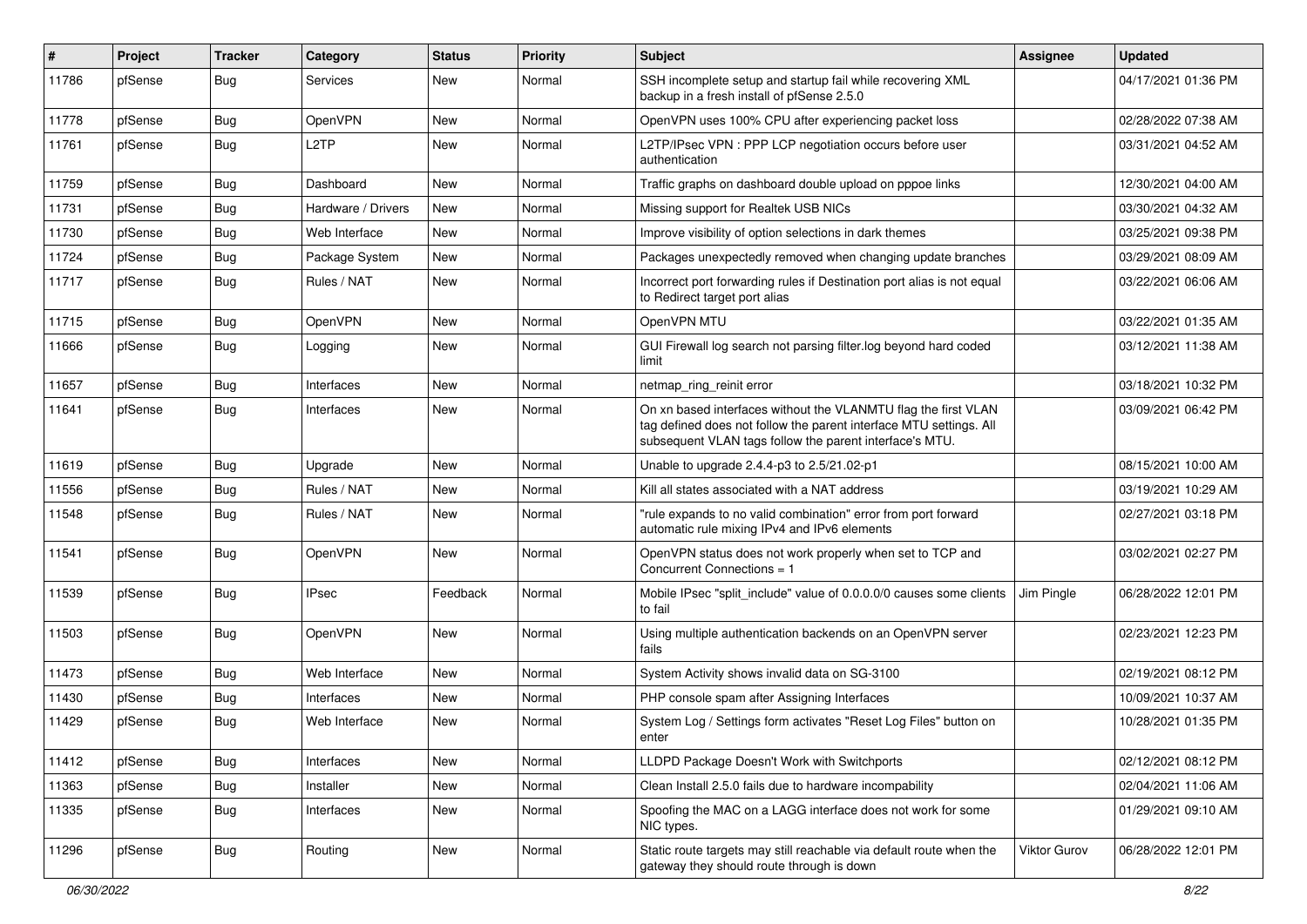| #     | Project | <b>Tracker</b> | Category                            | <b>Status</b> | Priority | <b>Subject</b>                                                                                       | Assignee     | <b>Updated</b>      |
|-------|---------|----------------|-------------------------------------|---------------|----------|------------------------------------------------------------------------------------------------------|--------------|---------------------|
| 11268 | pfSense | <b>Bug</b>     | Web Interface                       | New           | Normal   | Cookie named 'id' prevents Edit form fields being set properly                                       |              | 09/03/2021 06:16 AM |
| 11232 | pfSense | <b>Bug</b>     | <b>Operating System</b>             | New           | Normal   | Fix pfSense fsync                                                                                    |              | 01/08/2021 08:53 AM |
| 11203 | pfSense | <b>Bug</b>     | Certificates                        | New           | Normal   | certificate manager very slow                                                                        |              | 12/31/2020 11:57 AM |
| 11192 | pfSense | <b>Bug</b>     | <b>Traffic Shaper</b><br>(Limiters) | Feedback      | Normal   | Using Limiters causes out of order packets within one TCP or UDP<br>flow                             |              | 01/06/2021 12:09 AM |
| 11184 | pfSense | Bug            | FreeBSD                             | New           | Normal   | PF: State policy cannot be configurable                                                              |              | 02/09/2021 02:43 AM |
| 11177 | pfSense | Bug            | Dynamic DNS                         | New           | Normal   | DDNSv6 not using Check IP Services                                                                   |              | 12/21/2020 05:02 AM |
| 11174 | pfSense | Bug            | <b>Traffic Shaper</b><br>(ALTQ)     | Feedback      | Normal   | Incorrect traffic shaping on pppoe interface                                                         |              | 12/21/2020 11:21 PM |
| 11149 | pfSense | Bug            | <b>DHCP Relay</b>                   | New           | Normal   | DHCP relay won't start with DHCP server behind gateway                                               |              | 03/22/2021 05:13 AM |
| 11147 | pfSense | <b>Bug</b>     | Dynamic DNS                         | New           | Normal   | Domeneshop DynDNS IPv4 and IPv6                                                                      |              | 12/09/2020 11:47 PM |
| 11110 | pfSense | <b>Bug</b>     | Backup / Restore                    | New           | Normal   | Backup file should be checked before restoring a specific area                                       |              | 12/05/2020 02:50 PM |
| 11091 | pfSense | Bug            | Interfaces                          | New           | Normal   | Interfaces set as disabled in the configuration have an UP status in<br>the operating system at boot | Viktor Gurov | 06/28/2022 12:01 PM |
| 10980 | pfSense | <b>Bug</b>     | <b>Operating System</b>             | New           | Normal   | rc.local is executed at login by rc.initial, and not at boot time.                                   |              | 10/19/2020 09:39 AM |
| 10875 | pfSense | <b>Bug</b>     | Gateways                            | New           | Normal   | PPP periodic reset does not fully restore gateway group<br>round-robin functionality                 | Luiz Souza   | 11/05/2020 07:44 AM |
| 10833 | pfSense | <b>Bug</b>     | Configuration<br>Backend            | New           | Normal   | unbound exits on configuration error when link status flaps on LAN<br>interface                      |              | 08/13/2020 11:53 PM |
| 10822 | pfSense | <b>Bug</b>     | DHCP (IPv6)                         | New           | Normal   | Deprecated IPv6 prefix won't be announced as deprecated to<br>clients                                |              | 08/10/2020 09:23 AM |
| 10765 | pfSense | Bug            | Authentication                      | New           | Normal   | Ampersands in Idap extended query are escaped twice                                                  |              | 09/02/2020 07:55 AM |
| 10729 | pfSense | <b>Bug</b>     | Package System                      | New           | Normal   | Certificate verification failed for pkg.freebsd.org                                                  |              | 07/05/2020 01:12 AM |
| 10726 | pfSense | <b>Bug</b>     | Rules / NAT                         | <b>New</b>    | Normal   | Sticky-connections option is bugged - sticky-address cannot be<br>redefined                          |              | 11/12/2020 10:12 AM |
| 10715 | pfSense | Bug            | <b>DHCP Relay</b>                   | New           | Normal   | DHCPv6 relay always uses the "first" IPv6 address of an interface                                    |              | 06/29/2020 05:01 AM |
| 10714 | pfSense | <b>Bug</b>     | DHCP (IPv6)                         | New           | Normal   | radvd only gives out the prefix of the "first" IPv6 address of an<br>interface                       |              | 10/06/2020 01:03 PM |
| 10712 | pfSense | <b>Bug</b>     | Rules / NAT                         | New           | Normal   | "default allow LAN IPv6 to any" rule does not work right after boot<br>when using IPv6 PD            |              | 06/30/2020 12:17 AM |
| 10708 | pfSense | <b>Bug</b>     | Upgrade                             | New           | Normal   | ZFS bootpool boot symlink issue                                                                      | Luiz Souza   | 03/08/2021 07:03 AM |
| 10671 | pfSense | <b>Bug</b>     | <b>Operating System</b>             | New           | Normal   | pfsense 2.4.5_1 does not boot on Gen2 2012R2 HyperV VM                                               |              | 05/09/2021 06:39 AM |
| 10624 | pfSense | <b>Bug</b>     | <b>DNS Resolver</b>                 | New           | Normal   | Unbound configuration memory leak with python module $+$ register<br>DHCP leases active              |              | 02/26/2021 10:27 AM |
| 10584 | pfSense | <b>Bug</b>     | Hardware / Drivers                  | New           | Normal   | SG-3100 with M.2: shutdown instead of reboot                                                         |              | 07/21/2020 03:08 AM |
| 10577 | pfSense | Bug            | Hardware / Drivers                  | Feedback      | Normal   | intel x553 (c3000 chipset) loading x520 driver                                                       |              | 05/28/2020 03:59 AM |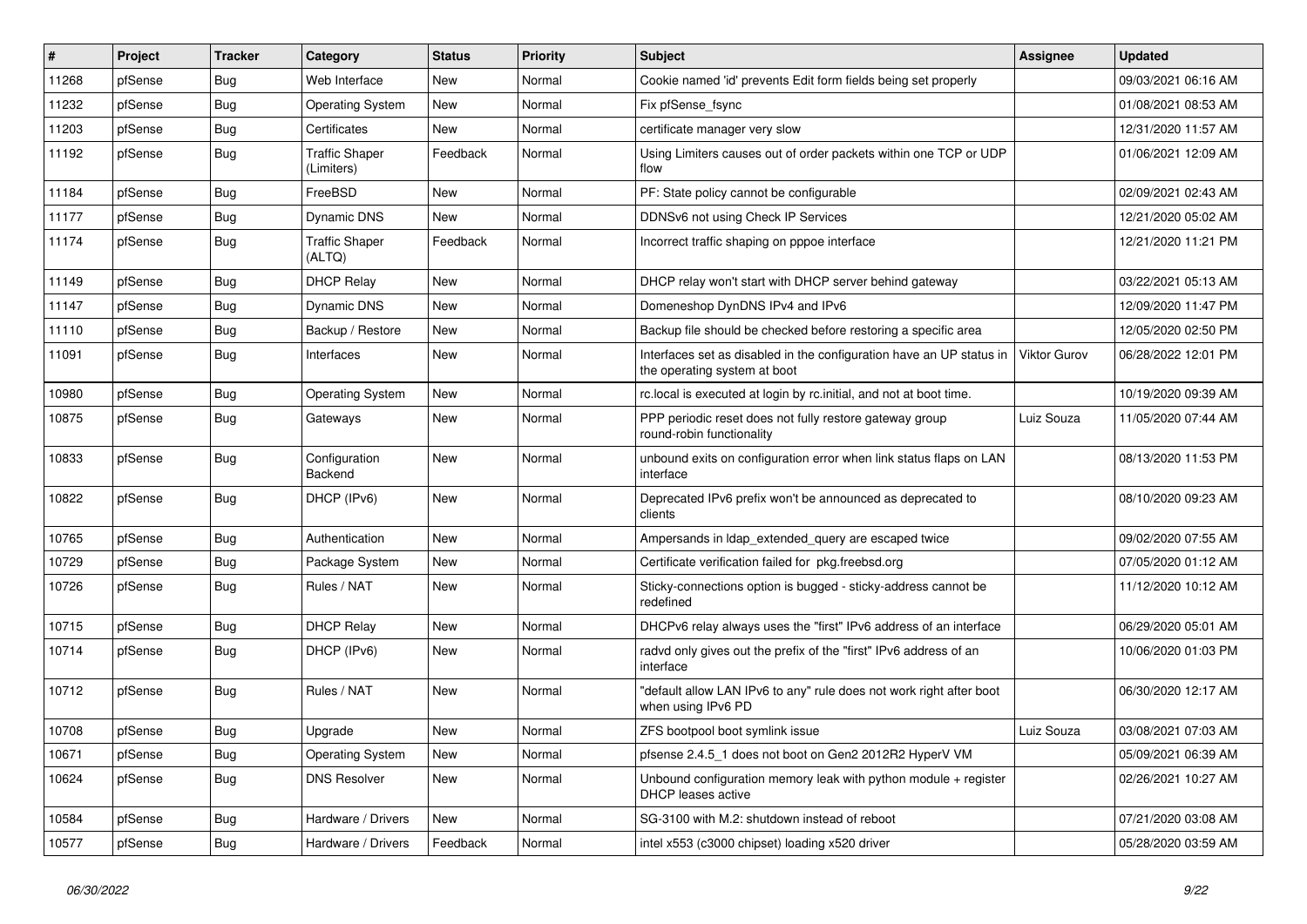| $\vert$ # | Project | <b>Tracker</b> | Category                     | <b>Status</b> | <b>Priority</b> | <b>Subject</b>                                                                                                       | Assignee | <b>Updated</b>      |
|-----------|---------|----------------|------------------------------|---------------|-----------------|----------------------------------------------------------------------------------------------------------------------|----------|---------------------|
| 10544     | pfSense | <b>Bug</b>     | User Manager /<br>Privileges | New           | Normal          | It's not possible to add a user to group operator using the gui                                                      |          | 04/21/2022 12:39 PM |
| 10530     | pfSense | Bug            | Upgrade                      | <b>New</b>    | Normal          | Convert config version to be based on product version                                                                |          | 04/21/2022 12:39 PM |
| 10513     | pfSense | <b>Bug</b>     | Rules / NAT                  | New           | Normal          | State issues with policy routing and HA failover                                                                     |          | 04/21/2022 12:39 PM |
| 10493     | pfSense | Bug            | IPsec                        | New           | Normal          | filter_get_vpns_list() issues                                                                                        |          | 05/06/2020 01:07 AM |
| 10342     | pfSense | Bug            | <b>DNS Resolver</b>          | New           | Normal          | Unbound domain overrides stop resolving periodically. They only<br>resume after the service has been restarted.      |          | 03/13/2020 10:35 AM |
| 10325     | pfSense | <b>Bug</b>     | <b>Notifications</b>         | <b>New</b>    | Normal          | System/Advanced/Notifications/E-Mail - SMTP Notification E-Mail<br>auth password Unexpected Bahaviour                |          | 10/30/2020 08:17 AM |
| 10311     | pfSense | Bug            | OpenVPN                      | New           | Normal          | Too low net.link.ifqmaxlen causes packet drop under load when<br>using OpenVPN inside bridge interface under load    |          | 08/10/2021 03:10 AM |
| 10310     | pfSense | Bug            | Upgrade                      | <b>New</b>    | Normal          | Systems with low RAM and several packages may temporarily fail<br>to load large tables after an upgrade              |          | 03/03/2020 07:55 AM |
| 10277     | pfSense | Bug            | Web Interface                | New           | Normal          | Sorting the log entries does not use year value                                                                      |          | 02/24/2020 07:46 AM |
| 10271     | pfSense | <b>Bug</b>     | Web Interface                | New           | Normal          | Large number of VLAN/LANs make "Interfaces" menu hard to<br>access                                                   |          | 02/20/2020 04:46 AM |
| 10150     | pfSense | Bug            | <b>IGMP Proxy</b>            | <b>New</b>    | Normal          | IGMP Proxy does not scale to hundreds of streams                                                                     |          | 01/03/2020 02:56 AM |
| 10143     | pfSense | <b>Bug</b>     | <b>DNS Resolver</b>          | New           | Normal          | System hostname DNS entry is assigned to the wrong IP on<br>multi-wan setups                                         |          | 12/31/2019 02:33 PM |
| 10000     | pfSense | Bug            | Dynamic DNS                  | New           | Normal          | Azure Dynamic DNS A and AAAA Records for Apex Zone                                                                   |          | 03/31/2020 09:03 AM |
| 9805      | pfSense | Bug            | <b>Dynamic DNS</b>           | New           | Normal          | dynDNS cloudflare multiple entries                                                                                   |          | 10/02/2019 04:51 PM |
| 9737      | pfSense | <b>Bug</b>     | <b>Traffic Graphs</b>        | New           | Normal          | traffic-graphs.js shows incorrect units inside the chart                                                             |          | 09/09/2019 06:35 AM |
| 9698      | pfSense | <b>Bug</b>     | <b>RRD Graphs</b>            | New           | Normal          | Monitoring graphs do not retain state after auto-refresh                                                             |          | 08/26/2019 02:09 AM |
| 9690      | pfSense | Bug            | Interfaces                   | New           | Normal          | Ethernet flow control should be disabled by default                                                                  |          | 08/19/2019 06:45 PM |
| 9677      | pfSense | <b>Bug</b>     | Dashboard                    | New           | Normal          | Dashboard hangs when widget needs data from a remote host<br>which is down                                           |          | 08/13/2019 09:15 AM |
| 9664      | pfSense | Bug            | Dynamic DNS                  | <b>New</b>    | Normal          | DynDNS and Dual-wan problem with CloudFlare (works with No-Ip)                                                       |          | 08/03/2019 10:00 AM |
| 9654      | pfSense | Bug            | <b>DNS Resolver</b>          | New           | Normal          | After reboot, the DNS resolver must be restarted before it will<br>advertise the ipv6 DNS address of the router.     |          | 11/20/2020 03:12 AM |
| 9650      | pfSense | Bug            | Gateways                     | New           | Normal          | IPv6 connection drops (ir-)regular on Kabelvodafone (German<br>cable ISP)                                            |          | 07/27/2019 07:14 AM |
| 9626      | pfSense | <b>Bug</b>     | Web Interface                | New           | Normal          | When deny write permission is assigned to a user, there is no error<br>feedback if the user tries to write something |          | 06/25/2022 05:41 PM |
| 9585      | pfSense | Bug            | Interfaces                   | <b>New</b>    | Normal          | 6RD: Unable to reach hosts on within same 6rd-domain                                                                 |          | 08/14/2019 02:39 PM |
| 9566      | pfSense | Bug            | <b>Traffic Graphs</b>        | New           | Normal          | Traffic graph displays traffic incorrectly                                                                           |          | 11/18/2019 07:54 AM |
| 9504      | pfSense | <b>Bug</b>     | <b>Dynamic DNS</b>           | New           | Normal          | Multiple Dynamic DNS update notifications for the same interface,<br>not differentiated by the hostname              |          | 05/07/2019 07:46 AM |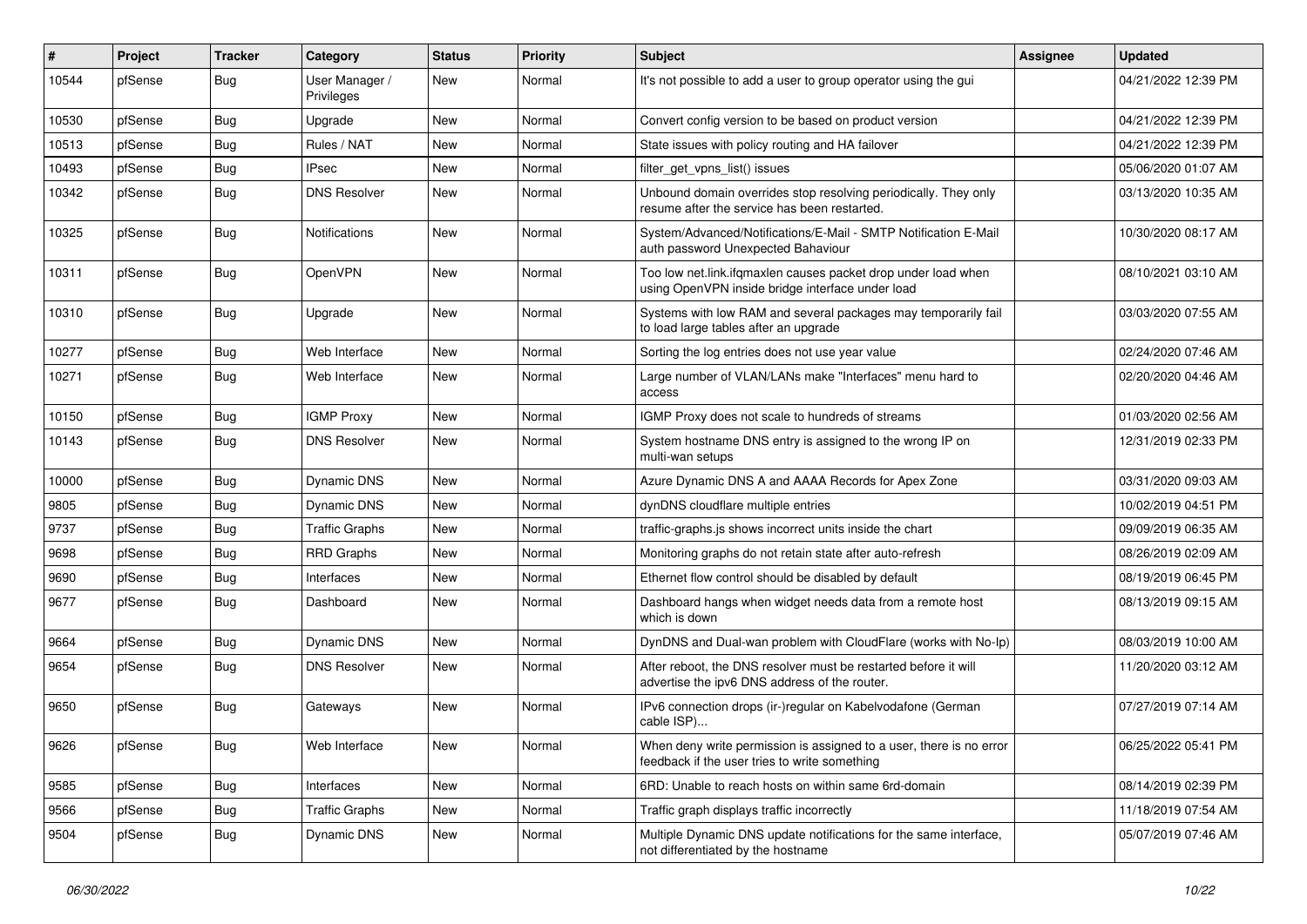| #    | Project | <b>Tracker</b> | Category                            | <b>Status</b> | <b>Priority</b> | <b>Subject</b>                                                                                        | Assignee              | <b>Updated</b>      |
|------|---------|----------------|-------------------------------------|---------------|-----------------|-------------------------------------------------------------------------------------------------------|-----------------------|---------------------|
| 9485 | pfSense | <b>Bug</b>     | User Manager /<br>Privileges        | New           | Normal          | password match error on system usermanager causes Group<br>membership to be reset.                    |                       | 04/26/2019 08:52 AM |
| 9453 | pfSense | Bug            | <b>LAGG Interfaces</b>              | New           | Normal          | VLAN Interfaces on LAGG get orphaned at boot                                                          |                       | 08/21/2019 11:16 AM |
| 9384 | pfSense | Bug            | Interfaces                          | Confirmed     | Normal          | devd putting "\$" before variable contents when using single quotes                                   |                       | 04/21/2022 12:39 PM |
| 9349 | pfSense | Bug            | <b>IPsec</b>                        | Confirmed     | Normal          | IPSec service start/stop/restart fails after settings change                                          | Markus<br>Stockhausen | 10/30/2020 01:33 PM |
| 9344 | pfSense | Bug            | Translations                        | New           | Normal          | OpenVPN click NCP Algorithms will always go to DH Parameters<br>website(in Chinese-Taiwan)            |                       | 10/21/2021 03:48 AM |
| 9343 | pfSense | <b>Bug</b>     | DHCP (IPv4)                         | New           | Normal          | diag_arp.php times out with large DHCPD leases table                                                  |                       | 08/14/2019 01:19 PM |
| 9338 | pfSense | Bug            | <b>IGMP Proxy</b>                   | New           | Normal          | igmpproxy ignoring downstream vlan interface                                                          |                       | 02/22/2019 03:48 AM |
| 9241 | pfSense | Bug            | Interfaces                          | New           | Normal          | Ethernet link cycles up/down if "auto-negotiate" is explicitly<br>selected in interface configuration |                       | 12/31/2018 08:36 PM |
| 9192 | pfSense | Bug            | <b>PPP</b> Interfaces               | <b>New</b>    | Normal          | PPPoE daemon selects wrong interface                                                                  |                       | 08/20/2019 10:05 AM |
| 9179 | pfSense | Bug            | <b>NAT Reflection</b>               | New           | Normal          | NAT reflection fix implemented for #8604 is causing WebUI and<br>XMLRPC to fail on slave              |                       | 03/27/2020 08:01 PM |
| 9167 | pfSense | Bug            | Rules / NAT                         | <b>New</b>    | Normal          | Some Important ICMPv6 Traffic Not Allowed by Default Rules                                            |                       | 08/14/2019 01:00 PM |
| 9101 | pfSense | <b>Bug</b>     | <b>Traffic Graphs</b>               | New           | Normal          | Traffic Graphs/Dashboard Slows Downloads Being Performed by<br>the Same Firefox Browser               |                       | 08/21/2019 09:18 AM |
| 9094 | pfSense | Bug            | Hardware / Drivers                  | Assigned      | Normal          | MBT console settings are not forced to video console                                                  |                       | 11/07/2018 10:23 AM |
| 9087 | pfSense | Bug            | <b>Traffic Graphs</b>               | New           | Normal          | Traffic Graph Widget Legend Not Updating                                                              |                       | 08/14/2019 12:38 PM |
| 9037 | pfSense | Bug            | <b>DNS Resolver</b>                 | <b>New</b>    | Normal          | Unbound not logging to syslog after reboot                                                            |                       | 10/12/2018 05:09 AM |
| 9035 | pfSense | Bug            | Rules / NAT                         | New           | Normal          | Inactive Interfaces are Hidden in Firewall Rules                                                      |                       | 08/14/2019 12:39 PM |
| 9024 | pfSense | <b>Bug</b>     | <b>Traffic Shaper</b><br>(Limiters) | Feedback      | Normal          | Ping packet loss under load when using limiters                                                       |                       | 05/12/2022 11:55 AM |
| 8963 | pfSense | <b>Bug</b>     | <b>Traffic Shaper</b><br>(Limiters) | New           | Normal          | 2.4.4 Limiters don't work after CARP fail-over                                                        |                       | 12/10/2018 06:40 AM |
| 8882 | pfSense | <b>Bug</b>     | Interfaces                          | Incomplete    | Normal          | Interface assignments lost on reboot                                                                  |                       | 02/17/2022 02:24 PM |
| 8815 | pfSense | Bug            | Interfaces                          | New           | Normal          | IP addresses are removed from interfaces when link is lost and<br>either IPv4 or IPv6 is dynamic      | Luiz Souza            | 07/21/2021 07:49 AM |
| 8804 | pfSense | <b>Bug</b>     | <b>PPP</b> Interfaces               | New           | Normal          | Netgate SG-1000 PPPoE Keepalives not prioritized, internet drops                                      |                       | 08/20/2019 10:06 AM |
| 8770 | pfSense | Bug            | Interfaces                          | New           | Normal          | QinQ interfaces always show as active                                                                 |                       | 02/01/2020 09:47 AM |
| 8711 | pfSense | Bug            | <b>IGMP Proxy</b>                   | <b>New</b>    | Normal          | igmpproxy with PPPoE Interfaces                                                                       |                       | 07/28/2018 09:21 AM |
| 8686 | pfSense | <b>Bug</b>     | <b>IPsec</b>                        | New           | Normal          | IPsec VTI: Assigned interface firewall rules are never parsed                                         |                       | 02/10/2021 12:15 PM |
| 8614 | pfSense | Bug            | DHCP (IPv4)                         | New           | Normal          | Cannot remove Additional BOOTP/DHCP Options                                                           |                       | 08/21/2019 09:15 AM |
| 8611 | pfSense | <b>Bug</b>     | Interfaces                          | In Progress   | Normal          | unable to receive IPv6 RA's on SG-1000, default route lost                                            | Luiz Souza            | 02/01/2021 03:31 PM |
| 8570 | pfSense | Bug            | <b>XML Parser</b>                   | New           | Normal          | Empty (dn)shaper config gets populated with newline                                                   |                       | 08/20/2019 02:45 PM |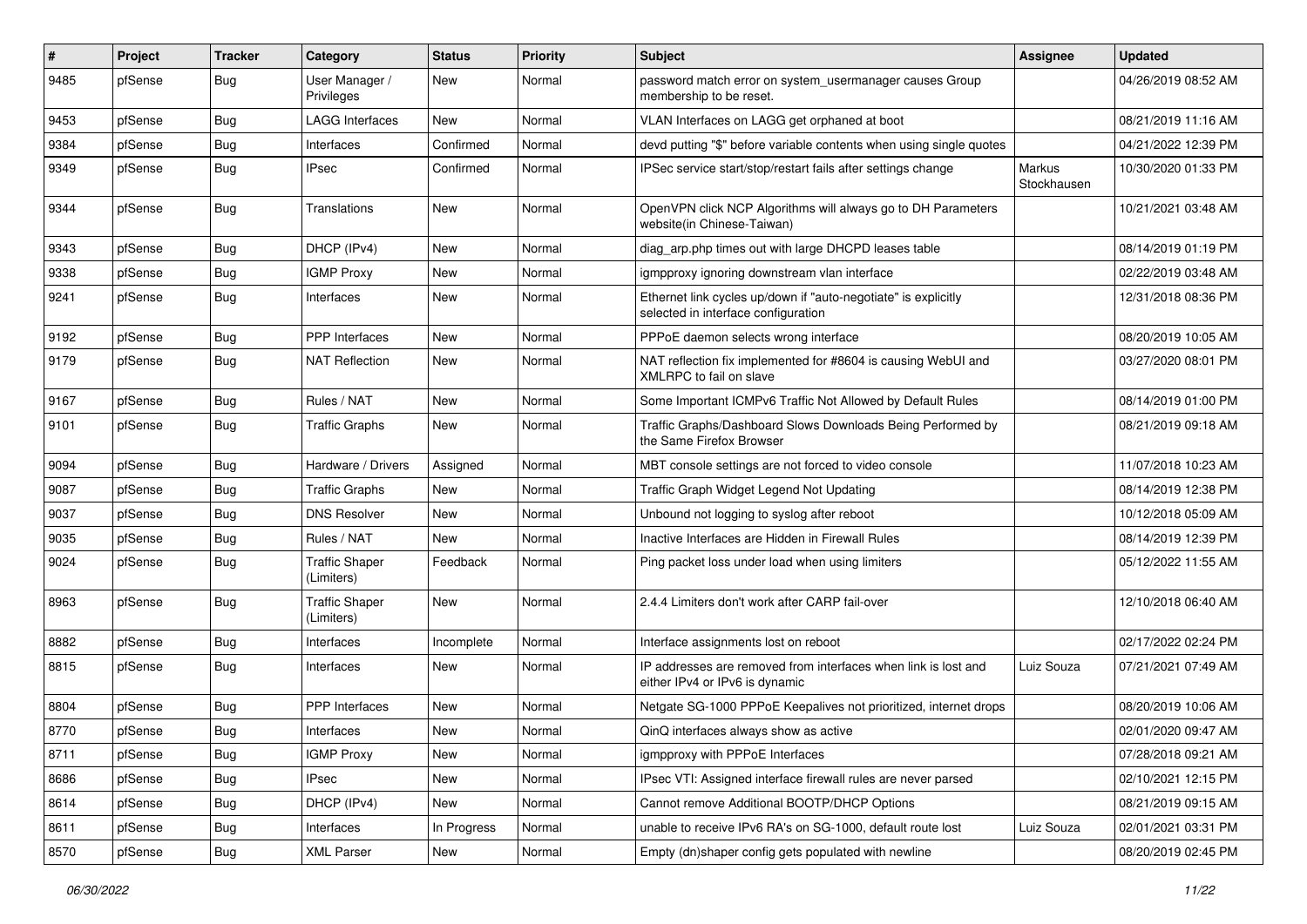| #    | Project | <b>Tracker</b> | Category                        | <b>Status</b> | <b>Priority</b> | <b>Subject</b>                                                                                                          | Assignee       | <b>Updated</b>      |
|------|---------|----------------|---------------------------------|---------------|-----------------|-------------------------------------------------------------------------------------------------------------------------|----------------|---------------------|
| 8567 | pfSense | Bug            | CARP                            | New           | Normal          | Using IPv6 VIP alias for services may affect CARP IPv6 VIP work                                                         |                | 06/12/2018 01:26 PM |
| 8566 | pfSense | Bug            | CARP                            | New           | Normal          | Wrong IPv6 source in NS request in case using of IPv6 alias                                                             |                | 06/12/2018 01:26 PM |
| 8526 | pfSense | <b>Bug</b>     | Interfaces                      | New           | Normal          | DHCP client ignores server replies when 802.1q tagging is used                                                          |                | 08/14/2019 10:52 AM |
| 8512 | pfSense | <b>Bug</b>     | PPP Interfaces                  | <b>New</b>    | Normal          | PPPoE reconnect fails after interface flap                                                                              |                | 08/20/2019 10:06 AM |
| 8435 | pfSense | Bug            | Interfaces                      | <b>New</b>    | Normal          | DHCPv6 unusable in certain circumstances (US AT&T Fiber, etc.)                                                          |                | 08/14/2019 10:52 AM |
| 8432 | pfSense | <b>Bug</b>     | <b>Dynamic DNS</b>              | <b>New</b>    | Normal          | Dynamic DNS Client gives an error that it can't find IPv6 address<br>when WAN interface is a LAGG                       |                | 09/17/2020 05:23 AM |
| 8419 | pfSense | Bug            | Web Interface                   | New           | Normal          | webgui, when menubar is fixed to the top of the screen, the last<br>items of long menus cannot be seen/used.            |                | 07/19/2018 03:10 PM |
| 8406 | pfSense | Bug            | <b>Dynamic DNS</b>              | New           | Normal          | DDNS IPV6 Cloudflare Client does not detect PPOE address                                                                |                | 03/31/2018 11:56 AM |
| 8401 | pfSense | <b>Bug</b>     | Installer                       | New           | Normal          | Issues related to keys representing alphabetic characters specific<br>to Scandinavian languages and to some other keys. |                | 03/30/2018 11:06 AM |
| 8380 | pfSense | Bug            | <b>OpenVPN</b>                  | <b>New</b>    | Normal          | OpenVPN RADIUS password length is not constant                                                                          | Jim Pingle     | 07/17/2020 11:46 AM |
| 8343 | pfSense | Bug            | Gateways                        | New           | Normal          | Gateway Routes (Default Routes) not removed in Kernel when<br>removed from GUI                                          |                | 05/14/2020 01:22 AM |
| 8335 | pfSense | <b>Bug</b>     | <b>LAGG Interfaces</b>          | <b>New</b>    | Normal          | System hang with LACP downlink to UniFi switch                                                                          |                | 08/21/2019 11:18 AM |
| 8325 | pfSense | <b>Bug</b>     | UPnP/NAT-PMP                    | <b>New</b>    | Normal          | UPnP not available for pppoe-Clients                                                                                    |                | 11/15/2020 10:33 AM |
| 8324 | pfSense | <b>Bug</b>     | Hardware / Drivers              | <b>New</b>    | Normal          | bxe cards require promisc for OSPF                                                                                      | Luiz Souza     | 05/25/2020 03:19 PM |
| 8313 | pfSense | <b>Bug</b>     | <b>Notifications</b>            | <b>New</b>    | Normal          | STARTTLS auto detection not working                                                                                     |                | 04/21/2022 12:39 PM |
| 8285 | pfSense | Bug            | Web Interface                   | <b>New</b>    | Normal          | Actions on stale data may result in catastrophic results                                                                |                | 01/16/2018 08:08 PM |
| 8263 | pfSense | Bug            | <b>Traffic Shaper</b><br>(ALTQ) | New           | Normal          | Cannot create a nonlinear `Link Share` service curve because of:<br>"the sum of the child bandwidth higher than parent" |                | 11/05/2020 07:31 AM |
| 8207 | pfSense | Bug            | <b>Operating System</b>         | <b>New</b>    | Normal          | 2.4 cannot boot as a Xen VM with more than 7 NICs                                                                       |                | 06/25/2022 05:42 PM |
| 8179 | pfSense | Bug            | DHCP (IPv4)                     | Feedback      | Normal          | Incorrect reverse DNS zone in DHCP server config for<br>non-octet-aligned subnet mask                                   | Renato Botelho | 02/09/2022 11:17 PM |
| 8177 | pfSense | Bug            | Package System                  | <b>New</b>    | Normal          | "/xsl/package.xsl" is referenced in package XML files but not on<br>the firewall                                        |                | 08/14/2019 09:56 AM |
| 8176 | pfSense | <b>Bug</b>     | Package System                  | <b>New</b>    | Normal          | ./schema/packages.dtd -- referenced in *xml, but missing?                                                               |                | 12/09/2017 06:52 PM |
| 8130 | pfSense | <b>Bug</b>     | <b>Traffic Graphs</b>           | <b>New</b>    | Normal          | Status - Monitoring - Area chart displays traffic data differently than<br>Line or Bar charts                           |                | 11/26/2017 01:40 PM |
| 8122 | pfSense | <b>Bug</b>     | <b>OpenVPN</b>                  | New           | Normal          | openypn client is unable to use OTP (temporary) passwords                                                               |                | 04/16/2018 09:28 AM |
| 8113 | pfSense | <b>Bug</b>     | Interfaces                      | New           | Normal          | MTU setting on bridge, openvpn clients ignored                                                                          |                | 12/31/2021 05:55 PM |
| 8100 | pfSense | Bug            | CARP                            | New           | Normal          | pfsync Initially Deletes States on Primary for Connections<br>Established through Secondary                             | Luiz Souza     | 02/08/2022 12:59 PM |
| 8095 | pfSense | Bug            | <b>Translations</b>             | <b>New</b>    | Normal          | Unescaped simple quotes break JavaScript features when the<br>French translation is enabled                             |                | 08/21/2019 09:06 AM |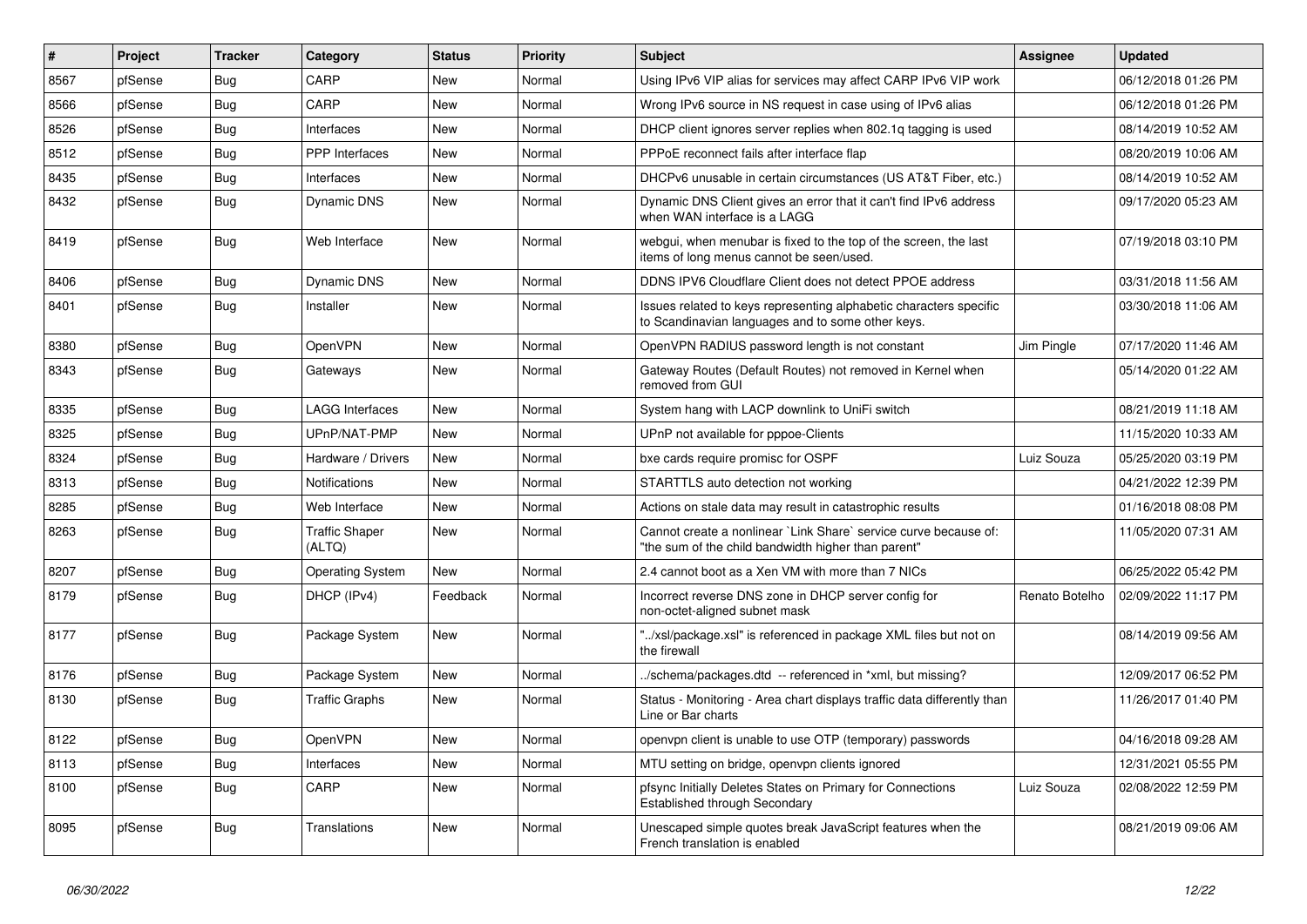| $\vert$ # | Project | <b>Tracker</b> | Category                                        | <b>Status</b> | Priority | Subject                                                                                                                           | Assignee   | <b>Updated</b>      |
|-----------|---------|----------------|-------------------------------------------------|---------------|----------|-----------------------------------------------------------------------------------------------------------------------------------|------------|---------------------|
| 8087      | pfSense | <b>Bug</b>     | Authentication                                  | New           | Normal   | Provide Calling-Station-ID to RADIUS backed VPN connections                                                                       |            | 06/06/2020 05:36 AM |
| 8076      | pfSense | Bug            | Backup / Restore                                | New           | Normal   | User can easily apply an unusable interface configuration after<br>restore                                                        |            | 08/14/2019 10:52 AM |
| 8073      | pfSense | Bug            | <b>IPsec</b>                                    | <b>New</b>    | Normal   | Traffic inexplicably not going through IPSEC despite (in theory)<br>matching SPs                                                  |            | 11/09/2017 02:51 AM |
| 8072      | pfSense | <b>Bug</b>     | <b>Traffic Shaper</b><br>(Limiters)             | New           | Normal   | Limiter / Queue mask issues?                                                                                                      | Ivor Kreso | 11/08/2017 07:56 PM |
| 8066      | pfSense | Bug            | Routing                                         | <b>New</b>    | Normal   | Static routes not applied when they go out a interface using carp                                                                 |            | 11/08/2017 02:04 AM |
| 8013      | pfSense | <b>Bug</b>     | <b>IPsec</b>                                    | New           | Normal   | IPsec MSS clamping value shared for IPv4 and IPv6                                                                                 | Luiz Souza | 10/28/2021 01:37 PM |
| 8004      | pfSense | Bug            | <b>NAT Reflection</b>                           | New           | Normal   | Error notice for a deleted NAT that had a RULE or an existing NAT<br>which is claimed to have no NAT port                         |            | 10/24/2017 06:39 PM |
| 7986      | pfSense | Bug            | Wireless                                        | <b>New</b>    | Normal   | WLAN card no longer properly initialized under 2.4.0                                                                              |            | 06/19/2020 08:08 AM |
| 7977      | pfSense | <b>Bug</b>     | Translations                                    | New           | Normal   | English text shown in stead of translated text (Routing - Gateway<br>groups - edit)                                               |            | 08/21/2019 11:28 AM |
| 7964      | pfSense | Bug            | Multi-WAN                                       | New           | Normal   | Restart openvpn on gateway switching                                                                                              |            | 08/19/2019 12:35 PM |
| 7943      | pfSense | Bug            | Web Interface                                   | <b>New</b>    | Normal   | CSS Overflow Fix for Drop Down Menus in webConfigurator                                                                           |            | 11/21/2020 02:54 PM |
| 7899      | pfSense | Bug            | <b>Traffic Shaper</b><br>(ALTQ)                 | New           | Normal   | a floating 'match' rule on LAN does not put traffic from a broswer<br>on a clientpc into a shaper queue                           |            | 09/28/2017 09:16 AM |
| 7863      | pfSense | <b>Bug</b>     | User Manager /<br>Privileges                    | <b>New</b>    | Normal   | The "WebCfg - All pages" permission inclueds the "User - System:<br>Shell account access" even though that is not a WebCofg page. |            | 09/16/2017 05:13 AM |
| 7821      | pfSense | Bug            | DHCP (IPv6)                                     | New           | Normal   | GIF does not support broadcast                                                                                                    |            | 08/29/2017 10:50 AM |
| 7779      | pfSense | <b>Bug</b>     | OpenVPN                                         | New           | Normal   | Traffic crossing a site-to-site OpenVPN tunnel fails to fragment.                                                                 |            | 06/02/2021 08:26 AM |
| 7757      | pfSense | Bug            | Backup / Restore                                | <b>New</b>    | Normal   | Auto Config Backup fails to upload unless Default Gateway is up                                                                   |            | 08/16/2019 12:47 PM |
| 7737      | pfSense | Bug            | <b>IPv6 Router</b><br>Advertisements<br>(RADVD) | <b>New</b>    | Normal   | radvd error message                                                                                                               |            | 08/13/2019 09:41 AM |
| 7734      | pfSense | Bug            | DHCP (IPv6)                                     | <b>New</b>    | Normal   | Using opton ia pd0 does not renew prefix and prefix get dropped                                                                   |            | 07/31/2017 03:46 AM |
| 7665      | pfSense | <b>Bug</b>     | Aliases / Tables                                | New           | Normal   | Host range validation for Aliases is not strict enough                                                                            |            | 08/21/2019 11:01 AM |
| 7590      | pfSense | Bug            | <b>Diagnostics</b>                              | New           | Normal   | diag edit do not save when nothing to sae (in directory browse<br>view)                                                           |            | 05/20/2017 05:04 PM |
| 7589      | pfSense | Bug            | <b>Diagnostics</b>                              | <b>New</b>    | Normal   | diag_edit.php old print_info_box                                                                                                  |            | 05/20/2017 05:02 PM |
| 7551      | pfSense | <b>Bug</b>     | Rules / NAT                                     | New           | Normal   | Dynamic IPsec endpoints not added to rule set after WAN down/up                                                                   |            | 05/16/2017 02:26 PM |
| 7476      | pfSense | <b>Bug</b>     | Logging                                         | New           | Normal   | Dirty buffer used to build log messages?                                                                                          |            | 04/17/2017 09:51 PM |
| 7430      | pfSense | <b>Bug</b>     | Interfaces                                      | New           | Normal   | pfsense-utils.inc - where is ipaddr configured() should account for<br>loopback interface                                         |            | 08/13/2019 03:48 PM |
| 7420      | pfSense | Bug            | <b>IPsec</b>                                    | New           | Normal   | ipsec status freezing                                                                                                             |            | 02/13/2020 09:09 AM |
| 7402      | pfSense | <b>Bug</b>     | Web Interface                                   | New           | Normal   | Inconsistent use of htmlentities validation checks                                                                                |            | 03/21/2017 08:58 AM |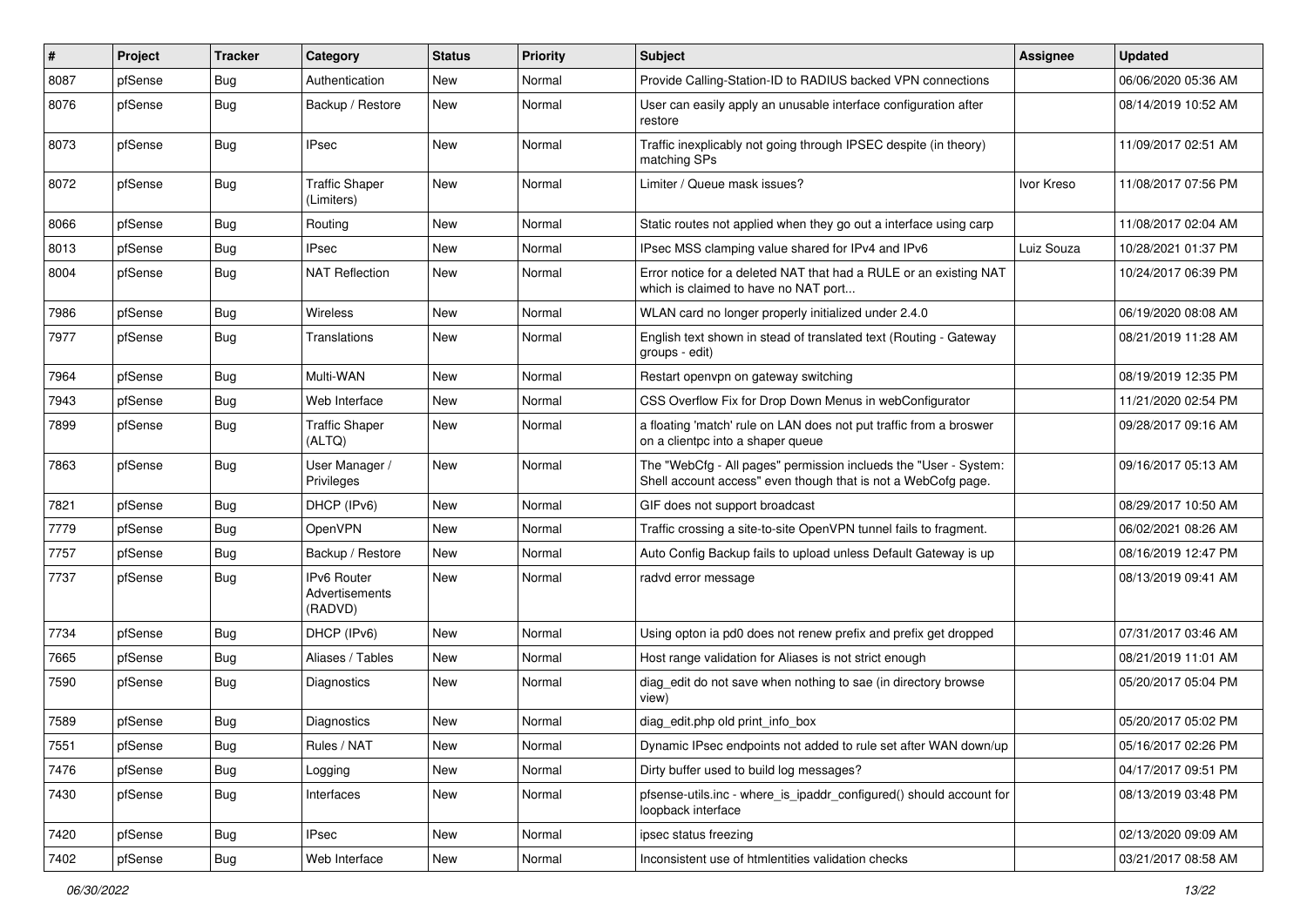| #    | Project | <b>Tracker</b> | Category                                        | <b>Status</b> | <b>Priority</b> | Subject                                                                                                                                                | <b>Assignee</b>      | <b>Updated</b>      |
|------|---------|----------------|-------------------------------------------------|---------------|-----------------|--------------------------------------------------------------------------------------------------------------------------------------------------------|----------------------|---------------------|
| 7400 | pfSense | <b>Bug</b>     | <b>Traffic Graphs</b>                           | Assigned      | Normal          | Traffic Graphs show bad data on 2.3.3 1                                                                                                                | <b>Jared Dillard</b> | 12/31/2021 05:47 PM |
| 7389 | pfSense | Bug            | <b>Traffic Shaper</b><br>(Limiters)             | In Progress   | Normal          | Limiter does not work with transparent proxy                                                                                                           | Luiz Souza           | 02/01/2021 03:31 PM |
| 7373 | pfSense | Bug            | Rules / NAT                                     | <b>New</b>    | Normal          | Firewall schedules GUI needs to be redone from scratch                                                                                                 |                      | 08/21/2019 08:56 AM |
| 7352 | pfSense | Bug            | Routing                                         | New           | Normal          | pfSense IPv6 static route is dumped after a WAN flap                                                                                                   |                      | 01/20/2022 09:35 AM |
| 7303 | pfSense | <b>Bug</b>     | <b>IPv6 Router</b><br>Advertisements<br>(RADVD) | <b>New</b>    | Normal          | ipv6 connectivity lost on pfSense reboot                                                                                                               |                      | 08/20/2019 12:23 PM |
| 7286 | pfSense | <b>Bug</b>     | OpenVPN                                         | Incomplete    | Normal          | OpenVPN client is unreliable when you have multiple tunnels                                                                                            |                      | 08/19/2019 03:28 PM |
| 7238 | pfSense | <b>Bug</b>     | Web Interface                                   | New           | Normal          | Menu layout broken when using "Hostname in Menu" with long<br>hostnames                                                                                |                      | 02/21/2017 07:01 AM |
| 7235 | pfSense | Bug            | <b>IPsec</b>                                    | <b>New</b>    | Normal          | 4860 has not got significant IPsec performance rising with enabled<br>HW acceleration                                                                  | Luiz Souza           | 12/18/2021 04:32 PM |
| 7195 | pfSense | <b>Bug</b>     | Package System                                  | New           | Normal          | pkg_edit.php - <checkenablefields> tag has no effect on fields<br/>other than checkbox/input</checkenablefields>                                       |                      | 08/21/2019 09:15 AM |
| 7172 | pfSense | <b>Bug</b>     | DHCP (IPv4)                                     | New           | Normal          | Sorting by hostname in Services > DHCP Server > LAN should be<br>"natural" (alphanumeric friendly)                                                     |                      | 08/20/2019 03:47 PM |
| 7152 | pfSense | Bug            | <b>DNS Resolver</b>                             | New           | Normal          | Unbound / DNS Resolver issue if "Register DHCP static mappings<br>in the DNS Resolver" set before wildcard DNS custom options                          |                      | 12/18/2021 04:59 PM |
| 7138 | pfSense | <b>Bug</b>     | DHCP (IPv6)                                     | Assigned      | Normal          | Pfsense wide dhcpv6 client doesn't recognise ifid statement                                                                                            |                      | 04/21/2022 12:39 PM |
| 7113 | pfSense | Bug            | Dashboard                                       | <b>New</b>    | Normal          | Interface name in Traffic Graphs                                                                                                                       |                      | 12/31/2021 05:40 PM |
| 7096 | pfSense | <b>Bug</b>     | <b>DNS Resolver</b>                             | Feedback      | Normal          | Unbound fails to start on boot if specific network devices are<br>configured in the "Network Interfaces"                                               |                      | 11/22/2021 08:59 AM |
| 7082 | pfSense | <b>Bug</b>     | Package System                                  | <b>New</b>    | Normal          | pkg edit.php - impossible to use default value with rowhelperfield                                                                                     |                      | 08/21/2019 09:15 AM |
| 7040 | pfSense | Bug            | Interfaces                                      | New           | Normal          | Issue when disabling an interface                                                                                                                      |                      | 12/26/2016 02:56 AM |
| 6993 | pfSense | <b>Bug</b>     | OpenVPN                                         | New           | Normal          | OpenVPN status error during CARP state transition                                                                                                      | James Webb           | 12/31/2021 05:44 PM |
| 6977 | pfSense | <b>Bug</b>     | Interfaces                                      | <b>New</b>    | Normal          | VLAN traffic is erroneously counted as underlying iface (untagged)<br>traffic                                                                          |                      | 08/13/2019 02:56 PM |
| 6926 | pfSense | Bug            | UPnP/NAT-PMP                                    | New           | Normal          | Miniupnp advertising expired IPv6 address                                                                                                              |                      | 01/15/2022 08:29 PM |
| 6823 | pfSense | Bug            | Interfaces                                      | New           | Normal          | No connectivity after changing link state to UP                                                                                                        |                      | 04/21/2022 12:39 PM |
| 6803 | pfSense | Bug            | Web Interface                                   | New           | Normal          | CSRF timeout occurs when it (probably) shouldn't                                                                                                       |                      | 11/03/2016 09:43 PM |
| 6799 | pfSense | <b>Bug</b>     | Rules / NAT                                     | New           | Normal          | Using NOT (!) with interface subnet macros results unexpected<br>traffic passing when multiple subnets are included in the macro (i.e.<br>VIP subnets) |                      | 02/07/2022 02:18 PM |
| 6691 | pfSense | <b>Bug</b>     | DHCP (IPv6)                                     | <b>New</b>    | Normal          | dhcp6c quits after only two tries if no response was received                                                                                          |                      | 12/07/2020 04:25 PM |
| 6668 | pfSense | <b>Bug</b>     | <b>IPsec</b>                                    | Feedback      | Normal          | IPSec tunnel + L2TP/IPSec VPN - wrong PSK chosen by pfSense                                                                                            |                      | 09/21/2019 02:07 AM |
| 6627 | pfSense | <b>Bug</b>     | Rules / NAT                                     | New           | Normal          | floating tab match rules ignore quick action so should be removed                                                                                      |                      | 07/18/2016 02:15 PM |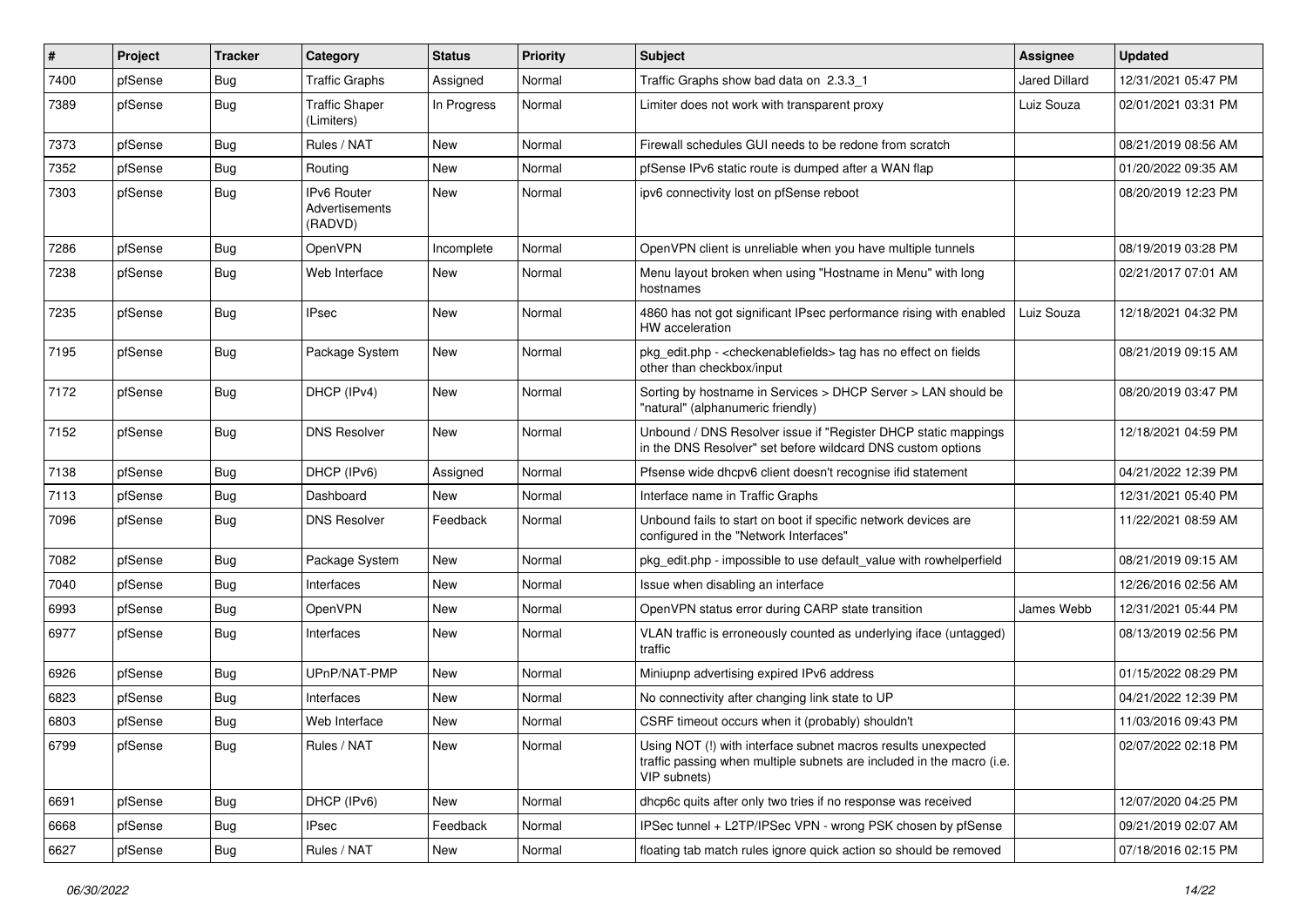| #    | Project | <b>Tracker</b> | Category                                        | <b>Status</b> | Priority | Subject                                                                                               | <b>Assignee</b>        | <b>Updated</b>      |
|------|---------|----------------|-------------------------------------------------|---------------|----------|-------------------------------------------------------------------------------------------------------|------------------------|---------------------|
| 6624 | pfSense | <b>Bug</b>     | <b>IPsec</b>                                    | Confirmed     | Normal   | changes in IPsec config should down the connection                                                    | Jim Pingle             | 08/02/2021 12:08 PM |
| 6614 | pfSense | Bug            | Web Interface                                   | Confirmed     | Normal   | Dashboard high CPU usage                                                                              |                        | 07/14/2016 03:04 PM |
| 6605 | pfSense | <b>Bug</b>     | Interfaces                                      | Confirmed     | Normal   | rc.linkup logic issues with actions taken                                                             |                        | 07/12/2016 07:46 PM |
| 6580 | pfSense | <b>Bug</b>     | <b>Operating System</b>                         | Confirmed     | Normal   | Bridge with down member interface sends ICMP unreachables<br>where it shouldn't                       |                        | 07/05/2016 05:40 PM |
| 6541 | pfSense | Bug            | <b>IPv6 Router</b><br>Advertisements<br>(RADVD) | <b>New</b>    | Normal   | IPv6 RAs always include on-link prefix; clients may not use<br>DHCPv6 managed addresses               |                        | 08/13/2019 03:23 PM |
| 6517 | pfSense | Bug            | <b>IPsec</b>                                    | Confirmed     | Normal   | Adding mobile IPsec phase 2 entries requires restart of strongswan                                    |                        | 06/21/2016 11:04 PM |
| 6493 | pfSense | Bug            | Web Interface                                   | Confirmed     | Normal   | Dynamic DNS clients slow page load                                                                    |                        | 06/17/2016 03:43 AM |
| 6481 | pfSense | <b>Bug</b>     | <b>IPsec</b>                                    | New           | Normal   | loading EAP RADIUS method failed                                                                      |                        | 03/24/2020 04:25 PM |
| 6398 | pfSense | <b>Bug</b>     | Configuration<br>Backend                        | New           | Normal   | If config cannot be loaded due to corruption or bug, it isn't handled<br>gracefully (just stops)      |                        | 08/13/2019 01:23 PM |
| 6370 | pfSense | <b>Bug</b>     | <b>IPsec</b>                                    | Confirmed     | Normal   | IPSEC bound to WAN gateway group and Dynamic DNS doesn't to<br>fail back tunnel to WAN on DDNS update |                        | 08/31/2021 07:38 AM |
| 6362 | pfSense | Bug            | DHCP (IPv4)                                     | Confirmed     | Normal   | DHCP Client ID not used                                                                               |                        | 07/09/2021 06:30 AM |
| 6333 | pfSense | <b>Bug</b>     | Gateway Monitoring                              | Confirmed     | Normal   | Bootup starts/restarts dpinger multiple times                                                         | Luiz Souza             | 11/16/2020 01:11 PM |
| 6321 | pfSense | <b>Bug</b>     | L <sub>2</sub> TP                               | New           | Normal   | Problem with connecting I2tp over ipsec from android and windows                                      |                        | 11/13/2020 11:01 AM |
| 6295 | pfSense | <b>Bug</b>     | <b>Traffic Shaper</b><br>(Limiters)             | New           | Normal   | Crash upon applying CODELQ to untagged parent interface when<br>also applied to daughter VLAN         | Luiz Souza             | 08/20/2019 02:44 PM |
| 6289 | pfSense | Bug            | Interfaces                                      | New           | Normal   | IPv6 address not given to track6 interfaces on create                                                 |                        | 12/30/2021 04:17 AM |
| 6220 | pfSense | <b>Bug</b>     | <b>Operating System</b>                         | Confirmed     | Normal   | state mismatch with host-initiated traffic matching binat to IP not<br>locally assigned               | Luiz Souza             | 06/08/2016 09:23 AM |
| 6186 | pfSense | <b>Bug</b>     | Services                                        | New           | Normal   | race conditions in service startup                                                                    |                        | 04/21/2022 12:39 PM |
| 6167 | pfSense | <b>Bug</b>     | <b>IPsec</b>                                    | Confirmed     | Normal   | IPsec IPComp not working                                                                              | George<br>Neville-Neil | 09/22/2020 06:07 PM |
| 6051 | pfSense | Bug            | DHCP (IPv6)                                     | New           | Normal   | DHCPv6 Client Failure for additional WAN Address causes<br>2-seconds-service-restart-loop             |                        | 12/03/2020 01:08 AM |
| 6029 | pfSense | Bug            | <b>XML Parser</b>                               | <b>New</b>    | Normal   | Unhelpful error messages in xmlparse*.inc and generally                                               |                        | 08/13/2019 12:52 PM |
| 5887 | pfSense | Bug            | Interfaces                                      | Confirmed     | Normal   | hardware_offloading_applyflags sets/unsets most values when<br>already set correctly                  |                        | 07/06/2016 03:31 PM |
| 5849 | pfSense | Bug            | CARP                                            | New           | Normal   | Routing fail on CARP IPsec                                                                            |                        | 12/18/2021 04:41 PM |
| 5791 | pfSense | <b>Bug</b>     | Rules / NAT                                     | Confirmed     | Normal   | tftp-proxy functionality is easilly broken by unrelated rules                                         |                        | 07/10/2016 12:24 AM |
| 5786 | pfSense | Bug            | Web Interface                                   | New           | Normal   | Check WebConfigurator port for conflicts                                                              |                        | 04/21/2022 12:39 PM |
| 5652 | pfSense | <b>Bug</b>     | Authentication                                  | New           | Normal   | Radius IETF Class Group Assignment - Incorrect Standard                                               |                        | 08/13/2019 01:39 PM |
| 5629 | pfSense | <b>Bug</b>     | IPsec                                           | New           | Normal   | Allow for IPsec configuration using certs without a CA                                                |                        | 12/31/2021 05:21 PM |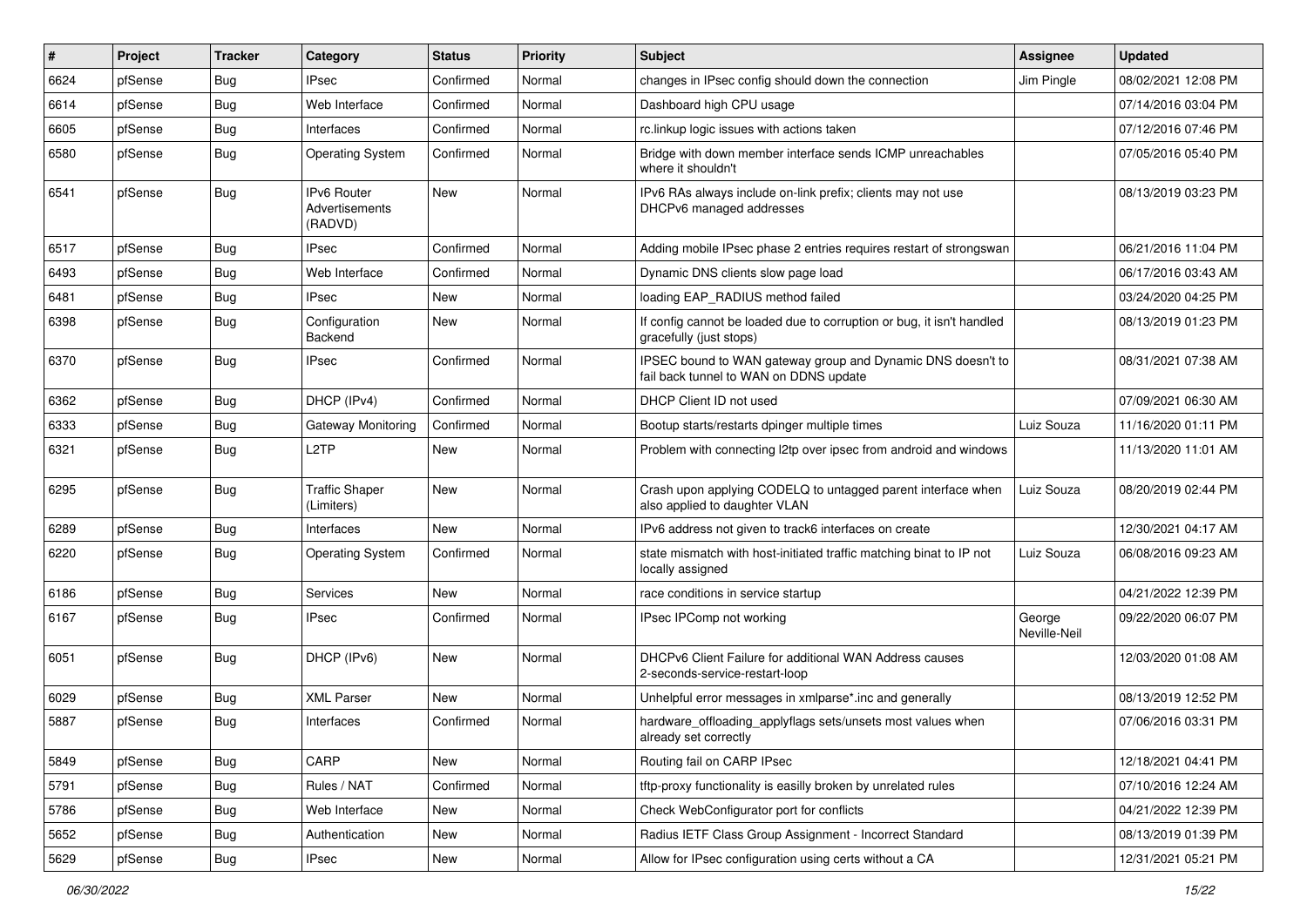| $\vert$ # | Project | <b>Tracker</b> | Category                            | <b>Status</b> | Priority | <b>Subject</b>                                                                                                  | Assignee      | <b>Updated</b>      |
|-----------|---------|----------------|-------------------------------------|---------------|----------|-----------------------------------------------------------------------------------------------------------------|---------------|---------------------|
| 5367      | pfSense | <b>Bug</b>     | Web Interface                       | New           | Normal   | Safari repeatedly tries to reload dashboard                                                                     | Jared Dillard | 08/22/2016 11:08 AM |
| 5306      | pfSense | Bug            | Package System                      | New           | Normal   | textarea fields should have linebreaks sanitized automatically on<br>save                                       |               | 03/03/2017 04:15 AM |
| 5253      | pfSense | Bug            | <b>PPP</b> Interfaces               | New           | Normal   | 3qstats.php 100% CPU                                                                                            |               | 01/08/2022 05:02 PM |
| 5075      | pfSense | Bug            | Rules / NAT                         | Confirmed     | Normal   | pf errors that don't return a line number on first line don't file notice                                       |               | 09/01/2015 06:42 PM |
| 4740      | pfSense | Bug            | Wireless                            | New           | Normal   | Intel wireless kernel panic in infrastructure mode with WPA                                                     |               | 11/13/2020 08:38 AM |
| 4680      | pfSense | Bug            | <b>DHCP Relay</b>                   | New           | Normal   | DHCP relay does not work with DHCP server on other end of<br>OpenVPN tunnel                                     |               | 05/05/2015 06:55 PM |
| 4604      | pfSense | Bug            | <b>NTPD</b>                         | <b>New</b>    | Normal   | NTP time server entries may or may not work, depending upon<br>interfaces selected when configuring NTP service |               | 12/11/2021 07:59 PM |
| 4500      | pfSense | Bug            | UPnP/NAT-PMP                        | Confirmed     | Normal   | Some miniupnp port mappings are not displayed in the Status page                                                |               | 04/25/2022 12:49 PM |
| 4479      | pfSense | <b>Bug</b>     | <b>Operating System</b>             | New           | Normal   | Firewall rules won't match GRE interface after applying IPSEC<br>transport encryption on GRE tunnel             | Luiz Souza    | 08/20/2021 08:46 AM |
| 4474      | pfSense | <b>Bug</b>     | Package System                      | Confirmed     | Normal   | IP address change triggers reload of all packages                                                               |               | 02/13/2017 07:21 AM |
| 4467      | pfSense | Bug            | <b>Traffic Shaper</b><br>(ALTQ)     | New           | Normal   | Traffic Graphs shows wrong throughput when traffic shaping<br>enabled                                           |               | 02/23/2015 05:31 PM |
| 4428      | pfSense | Bug            | Interfaces                          | Confirmed     | Normal   | Setting media option on em(4) leads to infinite link cycling                                                    |               | 07/06/2016 12:45 AM |
| 4406      | pfSense | Bug            | <b>Operating System</b>             | Confirmed     | Normal   | ALTQ problems with wireless cloned interfaces                                                                   | Luiz Souza    | 11/19/2015 12:06 AM |
| 4345      | pfSense | <b>Bug</b>     | <b>Operating System</b>             | Confirmed     | Normal   | Traffic Shaping doesn't work with Xen netfront driver                                                           |               | 12/31/2021 05:30 PM |
| 4154      | pfSense | Bug            | User Manager /<br>Privileges        | Confirmed     | Normal   | RADIUS authentication not working over IPv6                                                                     |               | 04/21/2022 12:39 PM |
| 4061      | pfSense | <b>Bug</b>     | DHCP (IPv4)                         | Confirmed     | Normal   | dhcpd doesn't send client-hostname to peer, breaking DHCP lease<br>registrations w/HA                           |               | 02/24/2017 08:58 PM |
| 3824      | pfSense | <b>Bug</b>     | <b>Traffic Shaper</b><br>(Limiters) | Confirmed     | Normal   | Limiters on bridge break traffic outside locally-configured IP<br>subnets                                       | Luiz Souza    | 11/03/2016 07:16 PM |
| 3796      | pfSense | <b>Bug</b>     | Diagnostics                         | Confirmed     | Normal   | States summary fails and is very slow with large state tables                                                   |               | 12/11/2021 08:03 PM |
| 3771      | pfSense | Bug            | DHCP (IPv4)                         | <b>New</b>    | Normal   | Webinterface and dhcpdcrashes with 500+ static leases                                                           |               | 08/21/2019 09:26 AM |
| 3706      | pfSense | Bug            | User Manager /<br>Privileges        | New           | Normal   | Permission order affects default page on limited accounts, but can't<br>reorder                                 |               | 02/06/2016 04:10 AM |
| 3465      | pfSense | Bug            | <b>Traffic Shaper</b><br>(ALTQ)     | <b>New</b>    | Normal   | Editing Traffic Shaper queues causes status_queues.php error                                                    |               | 02/19/2014 01:53 AM |
| 3404      | pfSense | <b>Bug</b>     | DHCP (IPv4)                         | New           | Normal   | DHCP Server Fails to Start on Interfaces that are Slow to Come<br><b>Online During Boot</b>                     |               | 02/11/2014 05:09 PM |
| 3382      | pfSense | Bug            | <b>IGMP Proxy</b>                   | New           | Normal   | IGMPPROXY fails with more than 32 interfaces                                                                    |               | 07/12/2016 11:01 PM |
| 3358      | pfSense | Bug            | Package System                      | New           | Normal   | new version of <include file=""> is not required during reinstall all</include>                                 |               | 12/26/2014 12:13 PM |
| 3326      | pfSense | <b>Bug</b>     | PPP Interfaces                      | New           | Normal   | IPv6 only PPPoE connection                                                                                      |               | 11/18/2013 09:37 AM |
| 3312      | pfSense | Bug            | IPsec                               | New           | Normal   | Gateway on IPsec rules is not functional in pf                                                                  |               | 01/28/2020 10:09 PM |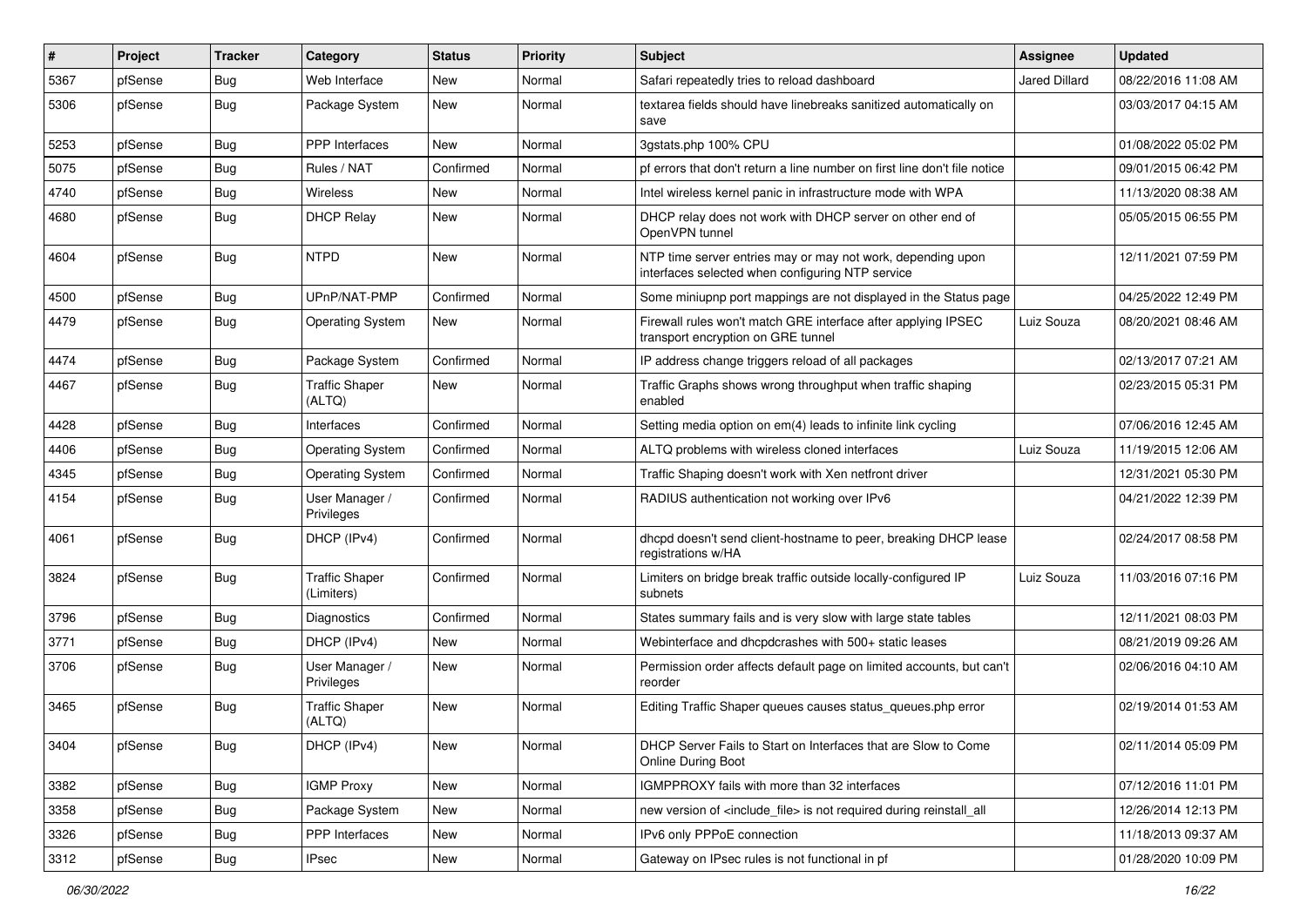| $\pmb{\sharp}$ | Project             | <b>Tracker</b> | Category                            | <b>Status</b> | Priority | Subject                                                                                                                                 | Assignee              | <b>Updated</b>      |
|----------------|---------------------|----------------|-------------------------------------|---------------|----------|-----------------------------------------------------------------------------------------------------------------------------------------|-----------------------|---------------------|
| 3132           | pfSense             | <b>Bug</b>     | Gateway Monitoring                  | In Progress   | Normal   | Gateway events for IPv6 affect IPv4 services and vice versa                                                                             | <b>Viktor Gurov</b>   | 06/28/2022 12:01 PM |
| 2367           | pfSense             | <b>Bug</b>     | Rules / NAT                         | New           | Normal   | display negate rules in firewall rules php and evaluate when added                                                                      |                       | 05/07/2012 06:11 PM |
| 2335           | pfSense             | <b>Bug</b>     | <b>Operating System</b>             | New           | Normal   | IGMPProxy and CARP Results in System Instability Upon Reboot                                                                            |                       | 07/19/2014 10:25 PM |
| 2308           | pfSense             | <b>Bug</b>     | <b>Traffic Shaper</b><br>(ALTQ)     | New           | Normal   | HFSC WebUI doesn't check for "Bandwidth" setting                                                                                        |                       | 12/04/2012 07:12 PM |
| 2138           | pfSense             | <b>Bug</b>     | <b>RRD Graphs</b>                   | New           | Normal   | RRD Wireless graph broken in BSS mode                                                                                                   |                       | 02/06/2016 04:59 AM |
| 1890           | pfSense             | <b>Bug</b>     | Translations                        | New           | Normal   | No gettext support in console scripts                                                                                                   |                       | 08/13/2019 12:24 PM |
| 1849           | pfSense             | <b>Bug</b>     | <b>Traffic Shaper</b><br>(ALTQ)     | New           | Normal   | Traffic shaper - By Queue view needs to show/use friendly inerface<br>names                                                             |                       | 01/10/2022 08:10 AM |
| 1848           | pfSense             | <b>Bug</b>     | <b>Traffic Shaper</b><br>(Limiters) | Confirmed     | Normal   | Limiters after policy routing has taken place do not behave<br>correctly                                                                |                       | 10/25/2014 09:18 PM |
| 1819           | pfSense             | <b>Bug</b>     | <b>DNS Resolver</b>                 | New           | Normal   | DNS Resolver Not Registering DHCP Server Specified Domain<br>Name                                                                       | Luiz Souza            | 04/28/2022 01:53 PM |
| 1813           | pfSense             | Bug            | Rules / NAT                         | Confirmed     | Normal   | Static routes on WAN interfaces overridden by route-to for<br>firewall-initiated traffic                                                |                       | 11/09/2016 02:06 PM |
| 1675           | pfSense             | Bug            | <b>Captive Portal</b>               | <b>New</b>    | Normal   | Captive portal logout problems with pop-up blockers.                                                                                    | <b>Jared Dillard</b>  | 03/28/2016 01:37 PM |
| 1667           | pfSense             | <b>Bug</b>     | L <sub>2</sub> TP                   | New           | Normal   | L2TP server does not respond properly from a CARP VIP                                                                                   |                       | 12/11/2021 07:43 PM |
| 1186           | pfSense             | Bug            | <b>RRD Graphs</b>                   | Confirmed     | Normal   | When in pure routing mode the rrd graphs are blank                                                                                      |                       | 09/16/2015 04:31 PM |
| 13202          | pfSense<br>Packages | <b>Bug</b>     | pfBlockerNG                         | New           | Normal   | Missing Protocols on IP Feed Groups Advanced<br>Inbound/Outbound Firewall Rule settings                                                 |                       | 05/23/2022 08:58 AM |
| 13194          | pfSense<br>Packages | Bug            | pfBlockerNG                         | New           | Normal   | Remove dead Malc0de feed                                                                                                                |                       | 05/23/2022 05:16 AM |
| 13154          | pfSense<br>Packages | Bug            | pfBlockerNG                         | Confirmed     | Normal   | pfBlocker causing excessive CPU load                                                                                                    |                       | 06/28/2022 01:14 PM |
| 13141          | pfSense<br>Packages | <b>Bug</b>     | squidguard                          | New           | Normal   | wrong page squidguard block                                                                                                             |                       | 05/09/2022 05:33 PM |
| 13128          | pfSense<br>Packages | Bug            | Zabbix                              | New           | Normal   | Zabbix Agent 6: HA Server Setup                                                                                                         |                       | 05/05/2022 01:55 AM |
| 13115          | pfSense<br>Packages | Bug            | WireGuard                           | Feedback      | Normal   | WireGuard panic due to KBI changes in "'udp_tun_func_t()'"                                                                              | Christian<br>McDonald | 05/15/2022 10:47 AM |
| 13114          | pfSense<br>Packages | <b>Bug</b>     | <b>BIND</b>                         | Feedback      | Normal   | BIND calls rndc in rc_stop when named is not running                                                                                    | <b>Stuart Wyatt</b>   | 05/04/2022 12:41 PM |
| 13095          | pfSense<br>Packages | <b>Bug</b>     | Snort                               | Feedback      | Normal   | Snort VRT change in Shared Object Rules path name results in<br>failure to extract and update Snort Shared Object Rules when<br>enabled | <b>Bill Meeks</b>     | 04/25/2022 12:22 PM |
| 13073          | pfSense<br>Packages | <b>Bug</b>     | Squid                               | New           | Normal   | ClamAV - clamd dies with high CPU load and thus the C-ICAP of<br>squid-reverse proxy causes http:500 errors                             |                       | 04/19/2022 05:38 AM |
| 13053          | pfSense<br>Packages | <b>Bug</b>     | <b>ACME</b>                         | New           | Normal   | LoopiaAPI error handling                                                                                                                |                       | 05/05/2022 10:58 AM |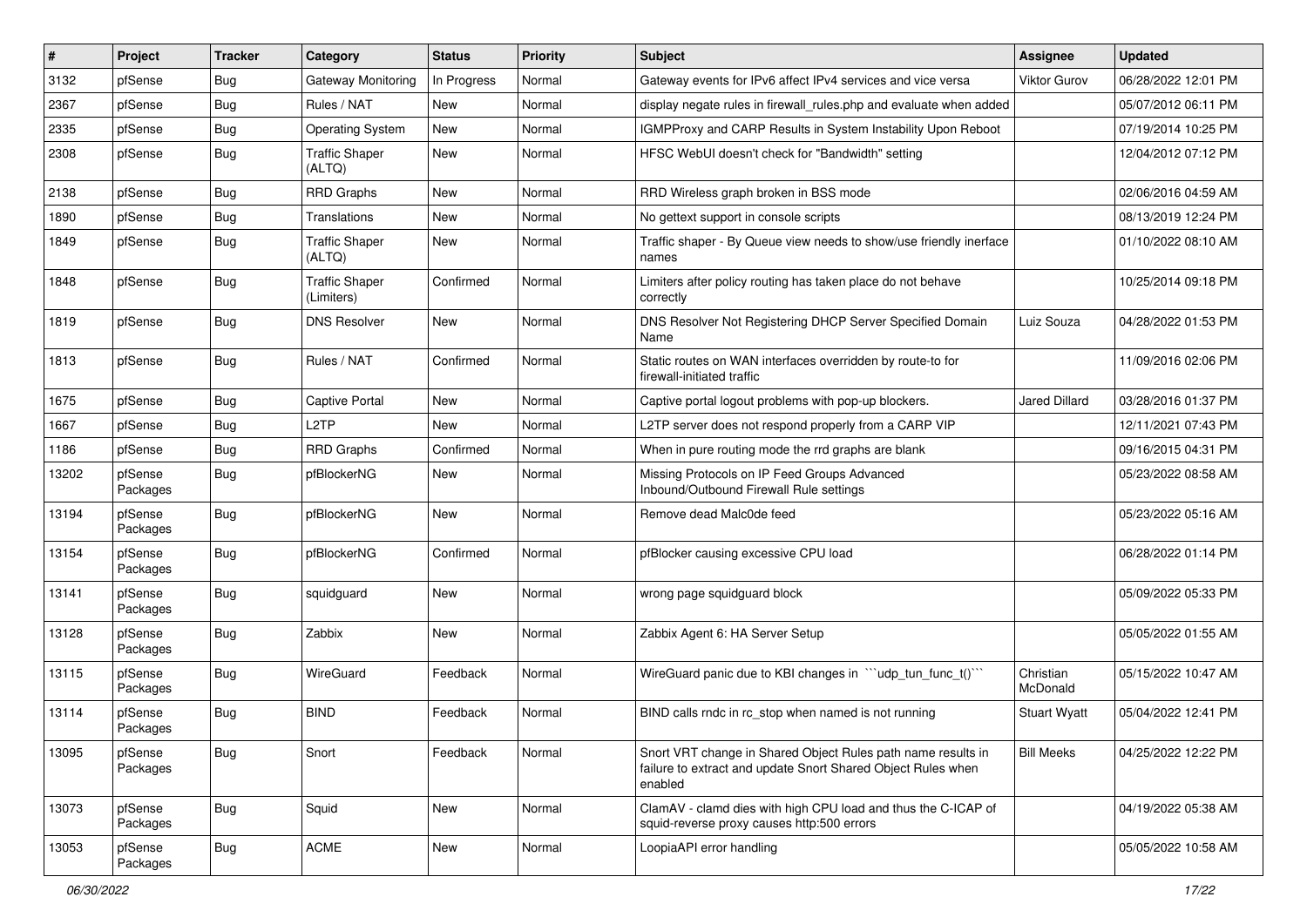| $\vert$ # | Project             | <b>Tracker</b> | Category    | <b>Status</b>                 | <b>Priority</b> | <b>Subject</b>                                                                                                                         | Assignee              | <b>Updated</b>      |
|-----------|---------------------|----------------|-------------|-------------------------------|-----------------|----------------------------------------------------------------------------------------------------------------------------------------|-----------------------|---------------------|
| 13045     | pfSense<br>Packages | Bug            | WireGuard   | New                           | Normal          | Firewall floating rules ignore WireGuard traffic                                                                                       |                       | 04/11/2022 09:40 AM |
| 13043     | pfSense<br>Packages | <b>Bug</b>     | WireGuard   | New                           | Normal          | OSPF over Wireguard interface doesn't populate neighbors after<br>reboot                                                               |                       | 04/11/2022 09:22 AM |
| 13034     | pfSense<br>Packages | Bug            | Zabbix      | Feedback                      | Normal          | Zabbix6 Agent and Proxy fail to set the PSK from the web GUI in<br>its conf files                                                      | Viktor Gurov          | 04/06/2022 11:59 AM |
| 13022     | pfSense<br>Packages | Bug            | haproxy     | Feedback                      | Normal          | HAProxy - Sub Frontends ignore Client verification CA certificates                                                                     |                       | 04/06/2022 12:55 PM |
| 13018     | pfSense<br>Packages | Bug            | pfBlockerNG | <b>New</b>                    | Normal          | TLD and DNSBL Safesearch DOH conflict disables TLD block<br>when conflicting DOH FQDN is deselected or whitelisted                     |                       | 04/01/2022 05:59 PM |
| 12982     | pfSense<br>Packages | Bug            | FreeRADIUS  | New                           | Normal          | FreeRadius RadReply table entries missing from pf                                                                                      |                       | 06/19/2022 05:38 PM |
| 12965     | pfSense<br>Packages | Bug            | <b>FRR</b>  | <b>Pull Request</b><br>Review | Normal          | FRR BFD peer configuration is handled incorrectly in some cases                                                                        | <b>Viktor Gurov</b>   | 03/22/2022 08:04 AM |
| 12956     | pfSense<br>Packages | <b>Bug</b>     | Suricata    | Confirmed                     | Normal          | suricata fails to use pcre in SID management (e.g. dropsid.conf)                                                                       |                       | 04/05/2022 12:52 PM |
| 12951     | pfSense<br>Packages | Bug            | <b>FRR</b>  | Feedback                      | Normal          | FRR cannot remove IPv6 routes                                                                                                          |                       | 03/22/2022 09:24 PM |
| 12924     | pfSense<br>Packages | <b>Bug</b>     | WireGuard   | New                           | Normal          | DNS Resolver WireGuard ACL Inconsistency                                                                                               | Christian<br>McDonald | 04/10/2022 10:36 AM |
| 12916     | pfSense<br>Packages | Bug            | pfBlockerNG | <b>New</b>                    | Normal          | pfBlockerNG-devel cron job does not trigger xmlrpc sync                                                                                | Viktor Gurov          | 04/11/2022 12:55 PM |
| 12907     | pfSense<br>Packages | Bug            | PIMD        | Feedback                      | Normal          | PIMD: Nonexistent interfaces should be hidden/disabled in<br>pimd.conf before bringing up the service                                  |                       | 03/07/2022 03:51 PM |
| 12899     | pfSense<br>Packages | Bug            | Suricata    | <b>New</b>                    | Normal          | Suricata doesn't honor Pass List                                                                                                       |                       | 03/04/2022 01:22 PM |
| 12869     | pfSense<br>Packages | Bug            | <b>BIND</b> | Feedback                      | Normal          | Bind DNS Package AAAA filtering Broken on new ZFS Installs                                                                             | Viktor Gurov          | 03/09/2022 12:38 PM |
| 12845     | pfSense<br>Packages | Bug            | softflowd   | New                           | Normal          | softflowd wrong vlan tag                                                                                                               |                       | 02/21/2022 10:40 AM |
| 12822     | pfSense<br>Packages | Bug            | pfBlockerNG | <b>New</b>                    | Normal          | IPv4 Source ASN format not working                                                                                                     |                       | 02/18/2022 10:47 AM |
| 12767     | pfSense<br>Packages | Bug            | Avahi       | <b>New</b>                    | Normal          | Package radavahi-daemon does does not exist in current<br>pfSense version and it has been removed``` message on pfSense<br>2.7 restore |                       | 02/07/2022 11:28 AM |
| 12760     | pfSense<br>Packages | Bug            | WireGuard   | <b>New</b>                    | Normal          | Link-local addresses disallowed on Wireguard interfaces                                                                                | Christian<br>McDonald | 02/07/2022 03:50 AM |
| 12751     | pfSense<br>Packages | Bug            | <b>FRR</b>  | New                           | Normal          | Improve FRR route restoration after gateway events                                                                                     |                       | 02/06/2022 11:07 PM |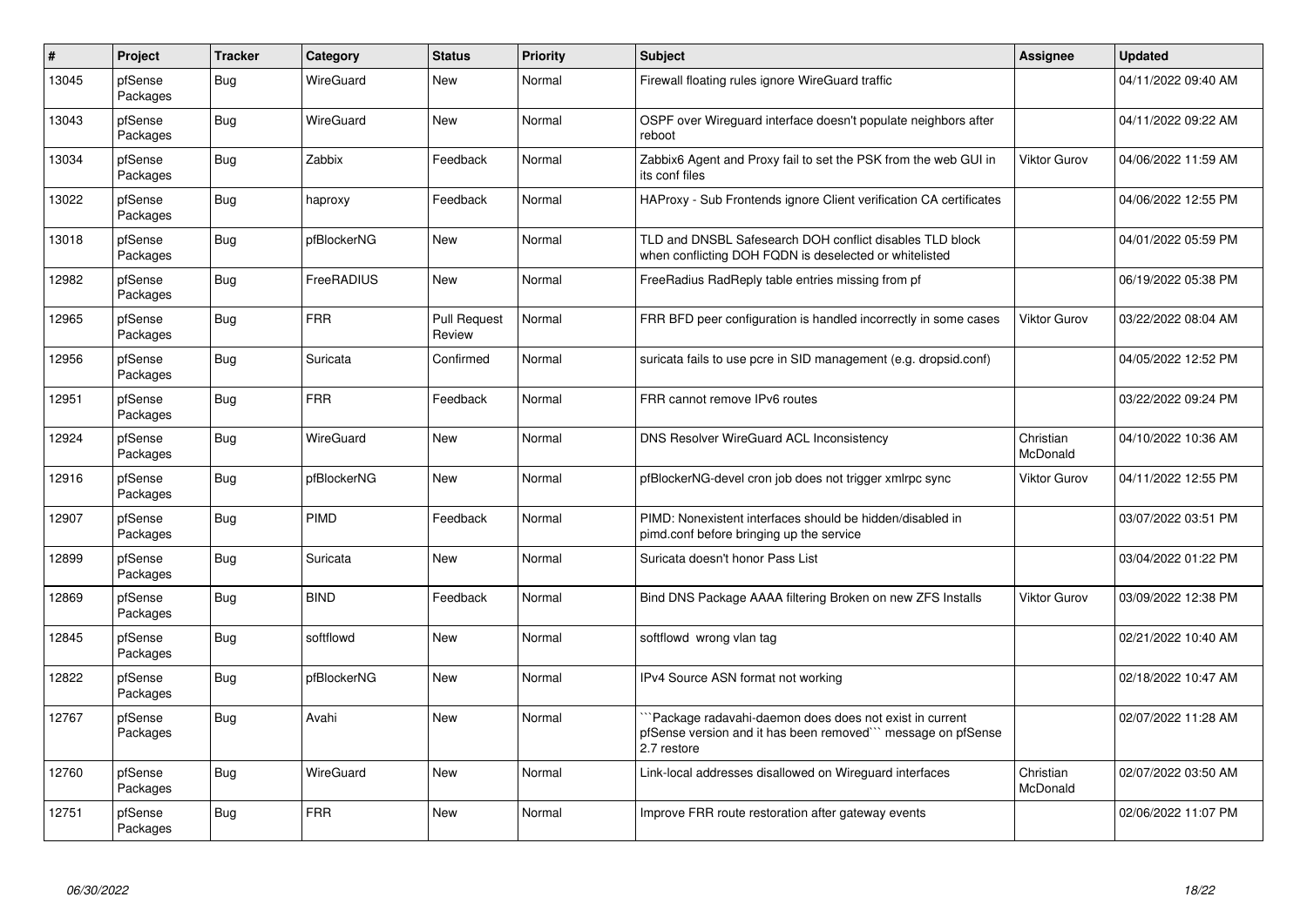| #     | <b>Project</b>      | <b>Tracker</b> | Category                 | <b>Status</b>                 | <b>Priority</b> | <b>Subject</b>                                                                                                                                                          | Assignee            | <b>Updated</b>      |
|-------|---------------------|----------------|--------------------------|-------------------------------|-----------------|-------------------------------------------------------------------------------------------------------------------------------------------------------------------------|---------------------|---------------------|
| 12742 | pfSense<br>Packages | Bug            | FreeRADIUS               | Feedback                      | Normal          | freeRADIUS virtual-server-default: modules dailycounter,<br>monthlycounter, noresetcounter, expire_on_login in authorize<br>section prevent virtual server from loading |                     | 03/01/2022 12:45 PM |
| 12706 | pfSense<br>Packages | <b>Bug</b>     | pfBlockerNG              | Feedback                      | Normal          | pfBlockerNG and unbound does not work after switching /var to<br>RAM disk                                                                                               | <b>Viktor Gurov</b> | 03/24/2022 10:47 AM |
| 12683 | pfSense<br>Packages | Bug            | Snort                    | Feedback                      | Normal          | snort get vpns list() does not include OpenVPN CSO                                                                                                                      | Viktor Gurov        | 02/15/2022 10:47 AM |
| 12670 | pfSense<br>Packages | <b>Bug</b>     | <b>ACME</b>              | New                           | Normal          | ACME package writes credentials to system log                                                                                                                           | <b>Viktor Gurov</b> | 03/07/2022 10:58 AM |
| 12667 | pfSense<br>Packages | Bug            | WireGuard                | <b>New</b>                    | Normal          | Firewall Crashed After Upgrading Wireguard                                                                                                                              |                     | 01/07/2022 09:18 AM |
| 12655 | pfSense<br>Packages | <b>Bug</b>     | Telegraf                 | New                           | Normal          | telegraf, wireguard plugin failing                                                                                                                                      |                     | 12/30/2021 05:51 PM |
| 12623 | pfSense<br>Packages | <b>Bug</b>     | <b>ACME</b>              | New                           | Normal          | acme.sh package   DNS-ISPConfig settings                                                                                                                                | <b>Viktor Gurov</b> | 03/10/2022 03:42 PM |
| 12538 | pfSense<br>Packages | <b>Bug</b>     | PIMD                     | <b>New</b>                    | Normal          | PIMD sub-interface bug                                                                                                                                                  |                     | 11/20/2021 09:44 PM |
| 12507 | pfSense<br>Packages | Bug            | softflowd                | <b>Pull Request</b><br>Review | Normal          | Add support for bi-directional flows in softflowd                                                                                                                       |                     | 11/11/2021 03:53 AM |
| 12506 | pfSense<br>Packages | Bug            | Suricata                 | Feedback                      | Normal          | Only selected instance is restarted on suppress list change                                                                                                             | <b>Viktor Gurov</b> | 12/01/2021 04:43 AM |
| 12475 | pfSense<br>Packages | <b>Bug</b>     | OpenVPN Client<br>Export | Feedback                      | Normal          | OpenVPN Client Export does not show certificate without private<br>key                                                                                                  | Jim Pingle          | 02/17/2022 08:24 AM |
| 12444 | pfSense<br>Packages | <b>Bug</b>     | ntop                     | <b>New</b>                    | Normal          | ntopng throws errors when viewing single host                                                                                                                           |                     | 10/11/2021 12:39 PM |
| 12423 | pfSense<br>Packages | <b>Bug</b>     | pfBlockerNG              | Feedback                      | Normal          | Dashboard shows "SQLite database missing, Force Reload<br>DNSBL to recover!"                                                                                            |                     | 12/31/2021 01:06 PM |
| 12414 | pfSense<br>Packages | Bug            | pfBlockerNG              | Feedback                      | Normal          | DNSBL SafeSearch page displays input validation error if DoH /<br>DoT blocking is not enabled                                                                           |                     | 12/30/2021 02:49 PM |
| 12338 | pfSense<br>Packages | <b>Bug</b>     | <b>RRD Summary</b>       | New                           | Normal          | RRD Summary does not report data on 3100                                                                                                                                |                     | 04/15/2022 02:54 PM |
| 12330 | pfSense<br>Packages | <b>Bug</b>     | pfBlockerNG              | Feedback                      | Normal          | pfBlockerNG devel creating invalid NAT rules on boot                                                                                                                    |                     | 04/21/2022 12:40 PM |
| 12322 | pfSense<br>Packages | Bug            | Suricata                 | Feedback                      | Normal          | Suricata creates invalid HOME NET entries                                                                                                                               | <b>Viktor Gurov</b> | 09/10/2021 11:42 AM |
| 12286 | pfSense<br>Packages | Bug            | FreeRADIUS               | New                           | Normal          | Add support for ntlm auth in LDAP                                                                                                                                       |                     | 08/20/2021 08:27 AM |
| 12260 | pfSense<br>Packages | <b>Bug</b>     | ntop                     | New                           | Normal          | Update popup and version missmatch?                                                                                                                                     |                     | 01/08/2022 05:53 AM |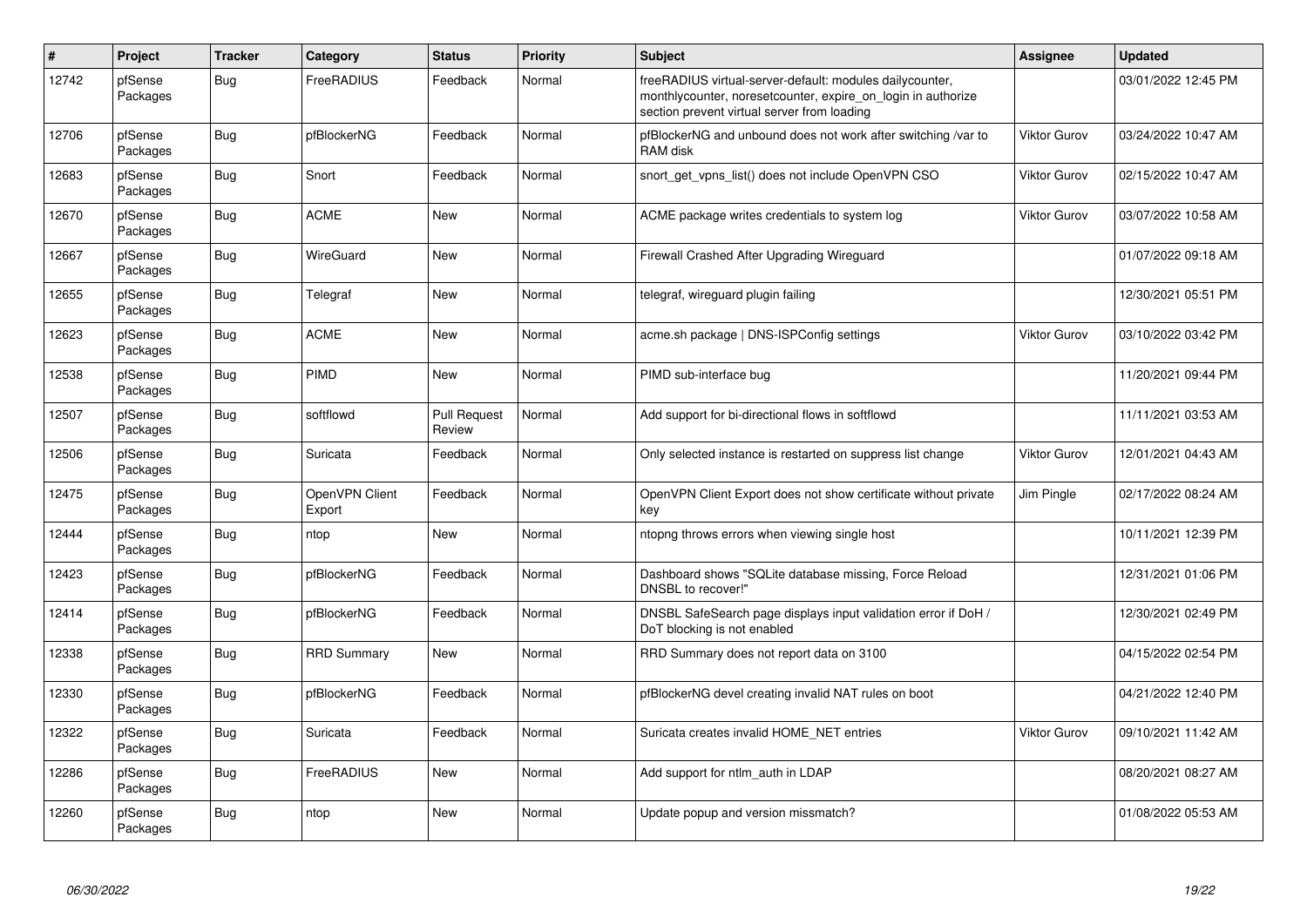| #     | Project             | <b>Tracker</b> | Category                    | <b>Status</b> | <b>Priority</b> | Subject                                                             | <b>Assignee</b>     | <b>Updated</b>      |
|-------|---------------------|----------------|-----------------------------|---------------|-----------------|---------------------------------------------------------------------|---------------------|---------------------|
| 12258 | pfSense<br>Packages | Bug            | WireGuard                   | Feedback      | Normal          | Copy key buttons only work in HTTPS mode                            |                     | 02/03/2022 04:57 AM |
| 12206 | pfSense<br>Packages | Bug            | NET-SNMP                    | Feedback      | Normal          | Certificate Manager page doesn't show Net-SNMP used<br>certificates | Viktor Gurov        | 12/30/2021 09:40 AM |
| 12188 | pfSense<br>Packages | <b>Bug</b>     | OpenVPN Client<br>Export    | <b>New</b>    | Normal          | client export breaks multi remote configurations                    |                     | 10/02/2021 05:58 PM |
| 12167 | pfSense<br>Packages | <b>Bug</b>     | <b>FRR</b>                  | Feedback      | Normal          | BGP TCP setkey not set if neighbor is in peer group                 | Viktor Gurov        | 09/16/2021 09:38 AM |
| 12130 | pfSense<br>Packages | <b>Bug</b>     | Zeek                        | New           | Normal          | Zeek fails to start                                                 |                     | 07/15/2021 02:00 AM |
| 12126 | pfSense<br>Packages | Bug            | FreeRADIUS                  | <b>New</b>    | Normal          | freeradius3 0.15.7 31                                               |                     | 10/11/2021 08:21 AM |
| 12114 | pfSense<br>Packages | Bug            | syslog-ng                   | Feedback      | Normal          | syslog-ng only binds to the last specified interface                |                     | 04/21/2022 12:40 PM |
| 12101 | pfSense<br>Packages | Bug            | arpwatch                    | Assigned      | Normal          | ArpWatch Suppression Mac for "flip-flop" not suppressing            | <b>Viktor Gurov</b> | 10/09/2021 07:19 PM |
| 12084 | pfSense<br>Packages | <b>Bug</b>     | <b>FRR</b>                  | <b>New</b>    | Normal          | libfrr.so.0 error on SG-1100                                        |                     | 06/26/2021 08:22 AM |
| 12073 | pfSense<br>Packages | Bug            | NET-SNMP                    | Feedback      | Normal          | netsnmptrapd.conf syntax is wrong                                   |                     | 04/21/2022 12:40 PM |
| 12036 | pfSense<br>Packages | <b>Bug</b>     | Zabbix                      | Feedback      | Normal          | Certificate Manager page do not show Zabbix used certificates       | <b>Viktor Gurov</b> | 07/15/2021 11:46 AM |
| 12033 | pfSense<br>Packages | Bug            | pfBlockerNG                 | <b>New</b>    | Normal          | maxmindb and _sqlite3 modules not found                             |                     | 10/01/2021 04:42 AM |
| 12009 | pfSense<br>Packages | Bug            | Zabbix                      | <b>New</b>    | Normal          | Zabbix Agent starts twice by /etc/rc.start_packages                 |                     | 06/08/2021 01:35 AM |
| 11997 | pfSense<br>Packages | <b>Bug</b>     | <b>IPsec Profile Wizard</b> | <b>New</b>    | Normal          | Add Support for Android Strongswan Profiles in the Profile Wizard   | Jim Pingle          | 07/10/2021 07:51 PM |
| 11980 | pfSense<br>Packages | Bug            | FreeRADIUS                  | Feedback      | Normal          | EAP does not work with SQL backend                                  |                     | 07/21/2021 07:24 AM |
| 11970 | pfSense<br>Packages | Bug            | Coreboot                    | <b>New</b>    | Normal          | Netgate Firmware Upgrade Doesn't Work on XG-2758                    |                     | 04/21/2022 12:39 PM |
| 11961 | pfSense<br>Packages | <b>Bug</b>     | <b>FRR</b>                  | Feedback      | Normal          | FRR OSPF add unwanted area 0 authentication to router ospf          | Viktor Gurov        | 09/16/2021 10:25 PM |
| 11937 | pfSense<br>Packages | Bug            | haproxy                     | Feedback      | Normal          | HAproxy "Use Client-IP" option breaks Captive Portal                | Viktor Gurov        | 06/22/2021 08:48 AM |
| 11898 | pfSense<br>Packages | Bug            | apcupsd                     | New           | Normal          | PHP error from apcupsd dashboard widget                             |                     | 05/07/2021 09:12 AM |
| 11848 | pfSense<br>Packages | <b>Bug</b>     | Squid                       | New           | Normal          | Issue with squid cache download speed                               |                     | 04/23/2021 09:30 PM |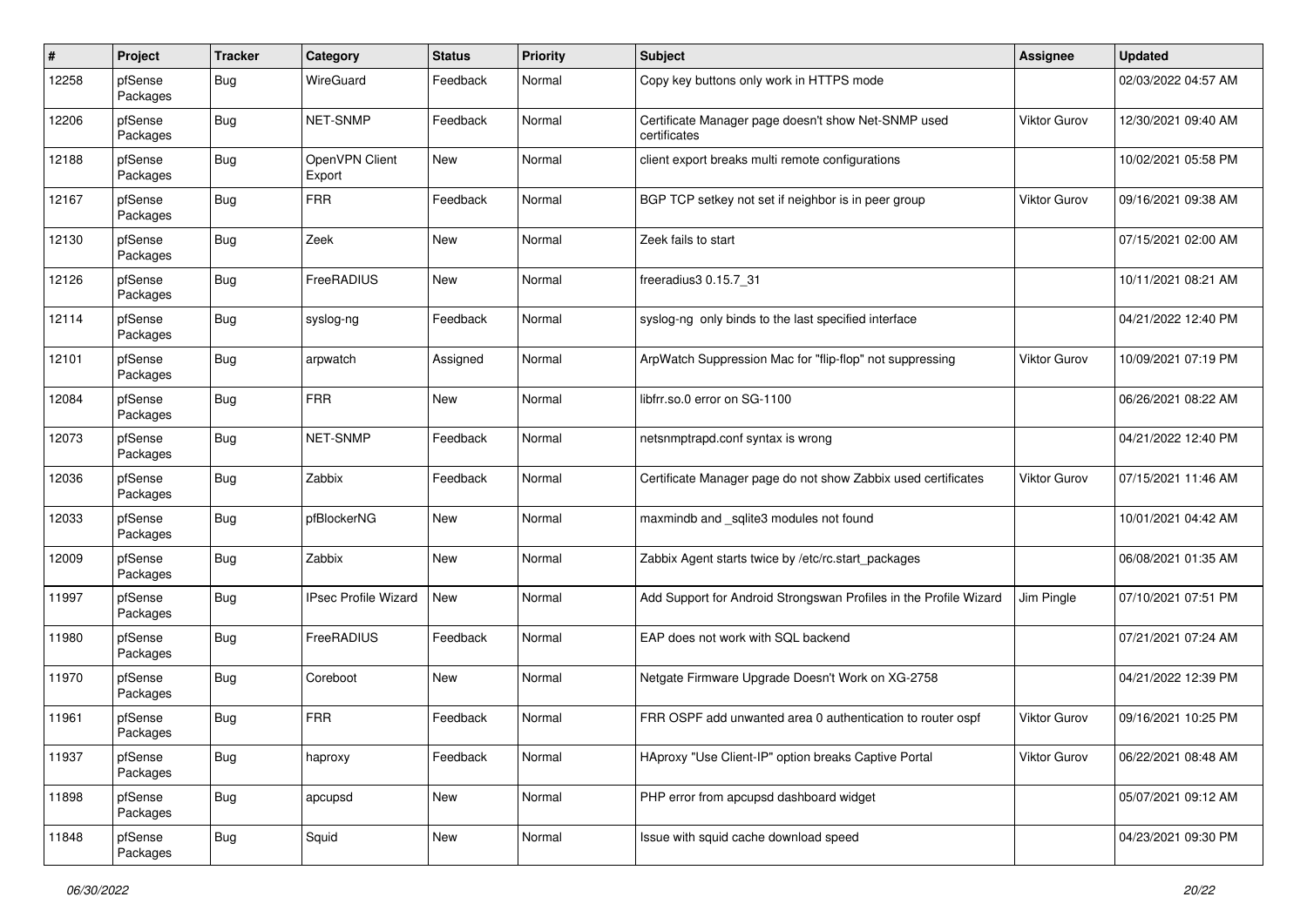| $\sharp$ | Project             | <b>Tracker</b> | Category                     | <b>Status</b> | <b>Priority</b> | Subject                                                                         | <b>Assignee</b>     | <b>Updated</b>      |
|----------|---------------------|----------------|------------------------------|---------------|-----------------|---------------------------------------------------------------------------------|---------------------|---------------------|
| 11847    | pfSense<br>Packages | <b>Bug</b>     | <b>FRR</b>                   | Feedback      | Normal          | Filters not applied to PEER Groups                                              | Viktor Gurov        | 07/30/2021 07:45 PM |
| 11841    | pfSense<br>Packages | Bug            | <b>FRR</b>                   | New           | Normal          | FRR access lists default bahavior changed to permit by default                  |                     | 04/22/2021 09:52 AM |
| 11836    | pfSense<br>Packages | Bug            | <b>FRR</b>                   | Assigned      | Normal          | FRR ACCEPTFILTER unstable                                                       | Viktor Gurov        | 02/14/2022 07:20 AM |
| 11835    | pfSense<br>Packages | Bug            | <b>FRR</b>                   | <b>New</b>    | Normal          | FRR OSPF redistributed connected routes disappearing                            |                     | 04/22/2021 07:11 AM |
| 11802    | pfSense<br>Packages | <b>Bug</b>     | FreeRADIUS                   | <b>New</b>    | Normal          | FreeRADIUS sync                                                                 |                     | 05/10/2021 04:18 AM |
| 11797    | pfSense<br>Packages | Bug            | <b>Status Traffic Totals</b> | New           | Normal          | Traffic Totals lost upon reboot when using a ramdisk for /var and<br>/tmp       | John Cornwell       | 04/10/2021 06:27 PM |
| 11763    | pfSense<br>Packages | Bug            | Status Monitoring            | <b>New</b>    | Normal          | Traffic graphs refresh issue                                                    |                     | 05/03/2021 09:44 AM |
| 11756    | pfSense<br>Packages | Bug            | haproxy                      | Feedback      | Normal          | HaProxy does not transfer backend states during reload                          | Viktor Gurov        | 07/14/2021 01:21 PM |
| 11746    | pfSense<br>Packages | Bug            | FreeRADIUS                   | Feedback      | Normal          | Second LDAP server configuration misses the ipaNThash control<br>attribute      | Viktor Gurov        | 07/14/2021 01:44 PM |
| 11742    | pfSense<br>Packages | Bug            | Suricata                     | <b>New</b>    | Normal          | Blocking / Unblocking is not working correctly.                                 |                     | 09/01/2021 11:08 AM |
| 11693    | pfSense<br>Packages | Bug            | <b>FRR</b>                   | Feedback      | Normal          | IPv6 static routing fails                                                       | Viktor Gurov        | 04/26/2022 08:50 AM |
| 11681    | pfSense<br>Packages | Bug            | <b>FRR</b>                   | Feedback      | Normal          | FRR generates invalid BFD configuration after removing interfaces               | <b>Viktor Gurov</b> | 07/14/2021 04:40 PM |
| 11610    | pfSense<br>Packages | Bug            | NET-SNMP                     | New           | Normal          | NET-SNMP is not setting the correct permissions on AgentX                       |                     | 06/28/2021 07:54 AM |
| 11592    | pfSense<br>Packages | Bug            | node exporter                | New           | Normal          | Node exporter can not read system statistics                                    |                     | 10/15/2021 09:37 PM |
| 11525    | pfSense<br>Packages | Bug            | Suricata                     | New           | Normal          | pfsense 2.5.0 release version for vlan issue to suricata                        |                     | 11/11/2021 08:16 AM |
| 11522    | pfSense<br>Packages | Bug            | Zabbix                       | <b>New</b>    | Normal          | fping6 error                                                                    |                     | 02/24/2021 07:13 AM |
| 11515    | pfSense<br>Packages | Bug            | node exporter                | Feedback      | Normal          | node_exporter 0.18.1_1 - Unable to interact or start the service<br>from web ui | Viktor Gurov        | 07/14/2021 12:37 PM |
| 11491    | pfSense<br>Packages | Bug            | haproxy                      | Feedback      | Normal          | haproxy-devel v0.62 2 - startup error 'httpchk'                                 | Viktor Gurov        | 06/22/2021 08:46 AM |
| 11479    | pfSense<br>Packages | Bug            | snmptt                       | New           | Normal          | snmptt 1.4.2 does not work in daemon mode                                       |                     | 02/20/2021 04:37 PM |
| 11477    | pfSense<br>Packages | <b>Bug</b>     | <b>FRR</b>                   | Feedback      | Normal          | FRR does not recognize some BFD options                                         | Viktor Gurov        | 02/26/2021 10:52 PM |